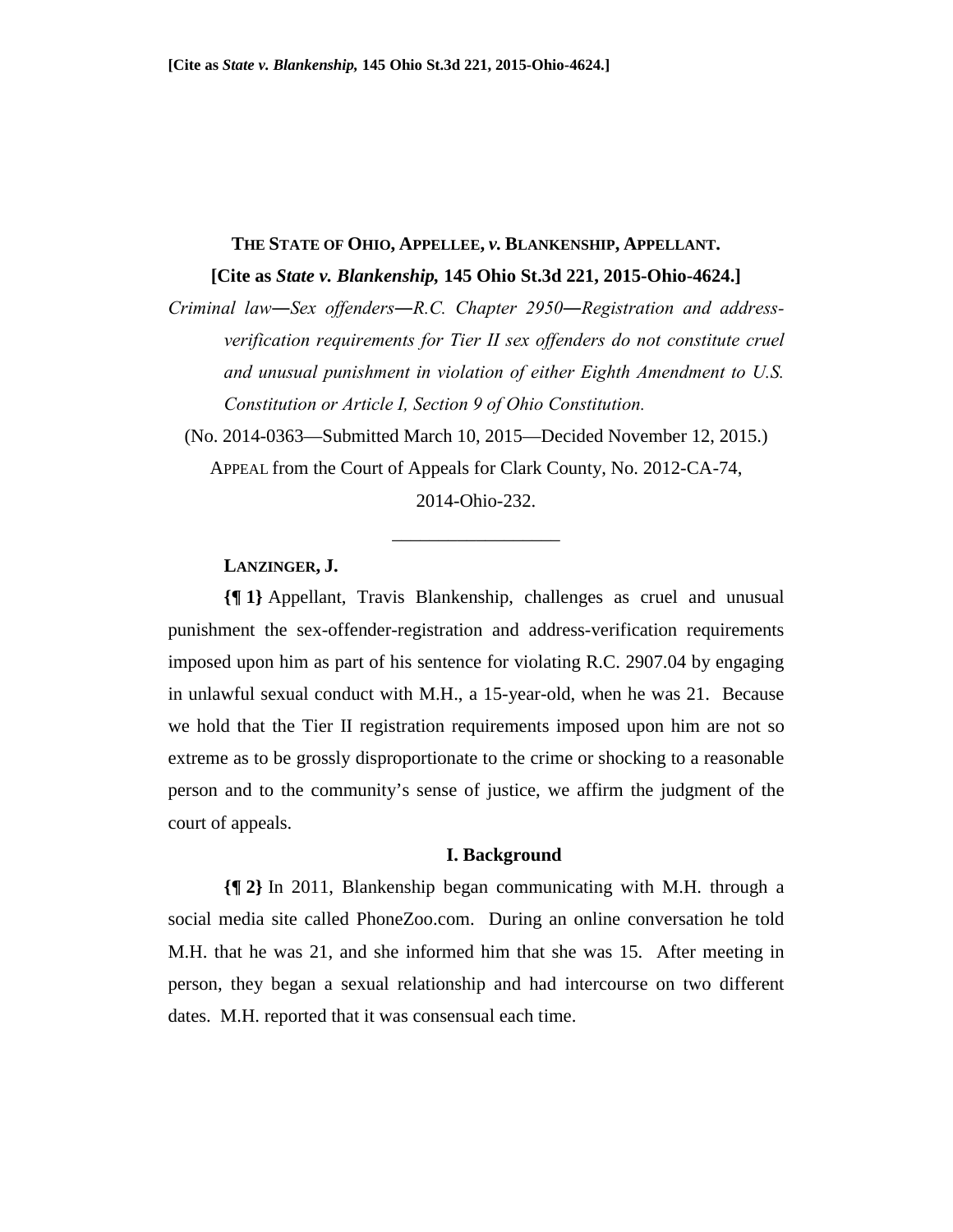#### SUPREME COURT OF OHIO

**{¶ 3}** A bill of information charged Blankenship with one count of unlawful sexual conduct with a minor who was over 13 but less than 16 years of age, a violation of R.C. 2907.04, a fourth-degree felony. Blankenship pled guilty and was evaluated by a psychologist as part of the presentence investigation ordered by the court. The psychologist characterized Blankenship as showing none of the characteristics of what he considers a sex offender despite his commission of a sex offense and concluded that Blankenship's risk of reoffending was low. Yet while the presentence investigation was pending, Blankenship contacted the victim and lied to the psychologist about it. As a result, the court postponed sentencing and ordered a reevaluation. After the new evaluation, the psychologist's opinion and recommendations remained the same.

**{¶ 4}** The trial court then sentenced Blankenship to five years of community control with conditions, including a six-month jail sentence, which was suspended after Blankenship served 12 days. Blankenship was also designated a Tier II sex offender/child-victim offender, R.C. 2950.01 $(F)(1)(b)$ , and pursuant to R.C. 2950.04 $(A)(2)$  was required to register in person with the sheriff of the county where he establishes residency within three days of coming into that county, as well as with the sheriff of the county in which he attends school or in which he is employed immediately upon coming into that county. He is also required to verify his residence address, place of employment, and place of education in person every 180 days for 25 years. R.C. 2950.06(B)(2) and 2950.07(B)(2).

**{¶ 5}** On appeal, Blankenship argued that these Tier II sex–offender requirements imposed upon him violated the prohibition of the Eighth Amendment to the United States Constitution against cruel and unusual punishment. Blankenship stressed the psychologist's opinion to support the contention that he was not a sex offender. He argued that his relationship with M.H. was "caring" and that the circumstances showed no aggravating facts. He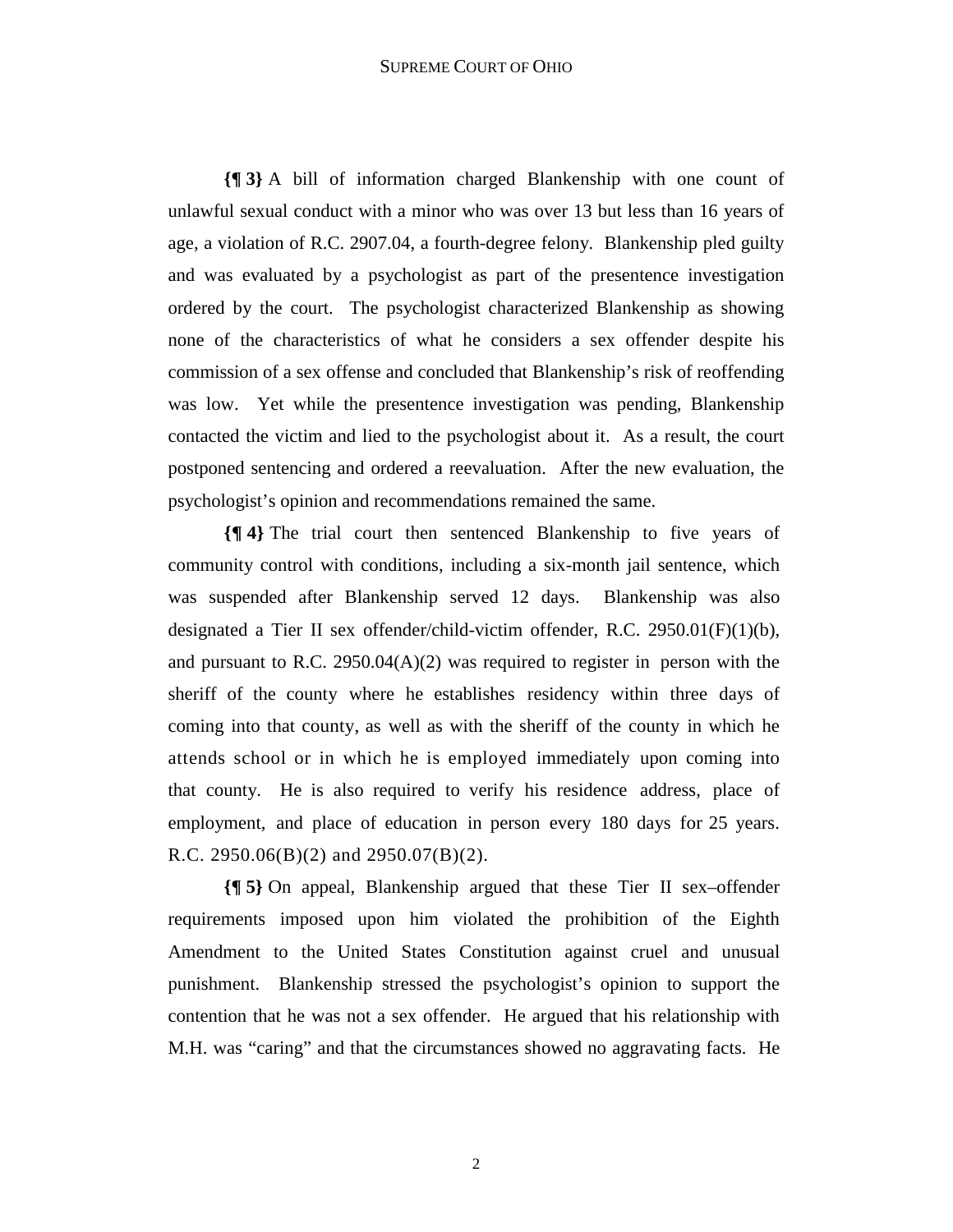contended that a 25-year registration period would serve no legitimate penological purpose in his case.

**{¶ 6}** The Second District, in a two-to-one decision, affirmed the judgment of the trial court and concluded that Blankenship's sentence did not violate the Eighth Amendment.

**{¶ 7}** Blankenship appealed to this court, and we accepted jurisdiction on his sole proposition of law: "Mandatory sex offender classifications under Senate Bill 10 constitute cruel and unusual punishment where the classification is grossly disproportionate to the nature of the offense and character of the offender." 139 Ohio St.3d 1404, 2014-Ohio-2245, 9 N.E.3d 1062.

**{¶ 8}** Although the proposition of law refers only to the mandatory sexoffender classification, Blankenship's brief also contains numerous references to the registration requirements. Indeed, it would be difficult to discuss the impact of being classified as a sex offender without referring to those mandatory requirements. We therefore will address both classification and registration in our discussion.

### **II. Analysis**

**{¶ 9}** We have already set forth the history of Ohio's sex-offenderregistration legislation in *State v. Bodyke*, 126 Ohio St.3d 266, 2010-Ohio-2424. 933 N.E.2d 753, ¶ 3-28. While classification and registration schemes vary across states, most states addressing Eighth Amendment challenges to mandatory sexoffender classification for adults have dismissed those challenges based on their findings that the registration schemes are remedial rather than punitive.<sup>1</sup> We,

1

<sup>&</sup>lt;sup>1</sup> For cases holding that registration schemes are remedial rather than punitive, see, e.g., Doe v. *Poritz,* 142 N.J. 1, 662 A.2d 367 (1995); *State v. Joslin,* 145 Idaho 75, 175 P.3d 764 (2007); *Meinders v. Weber*, 2000 SD 2, 604 N.W.2d 248.

For cases resting on findings that registration requirements do not constitute punishment, *see, e.g., Wiggins v. State*, 288 Ga. 169, 702 S.E.2d 865 (2010); *People v. Adams,* 144 Ill.2d 381, 581 N.E.2d 637 (1991); *State v. Lammie*, 164 Ariz. 377, 793 P.2d 134 (App.1990);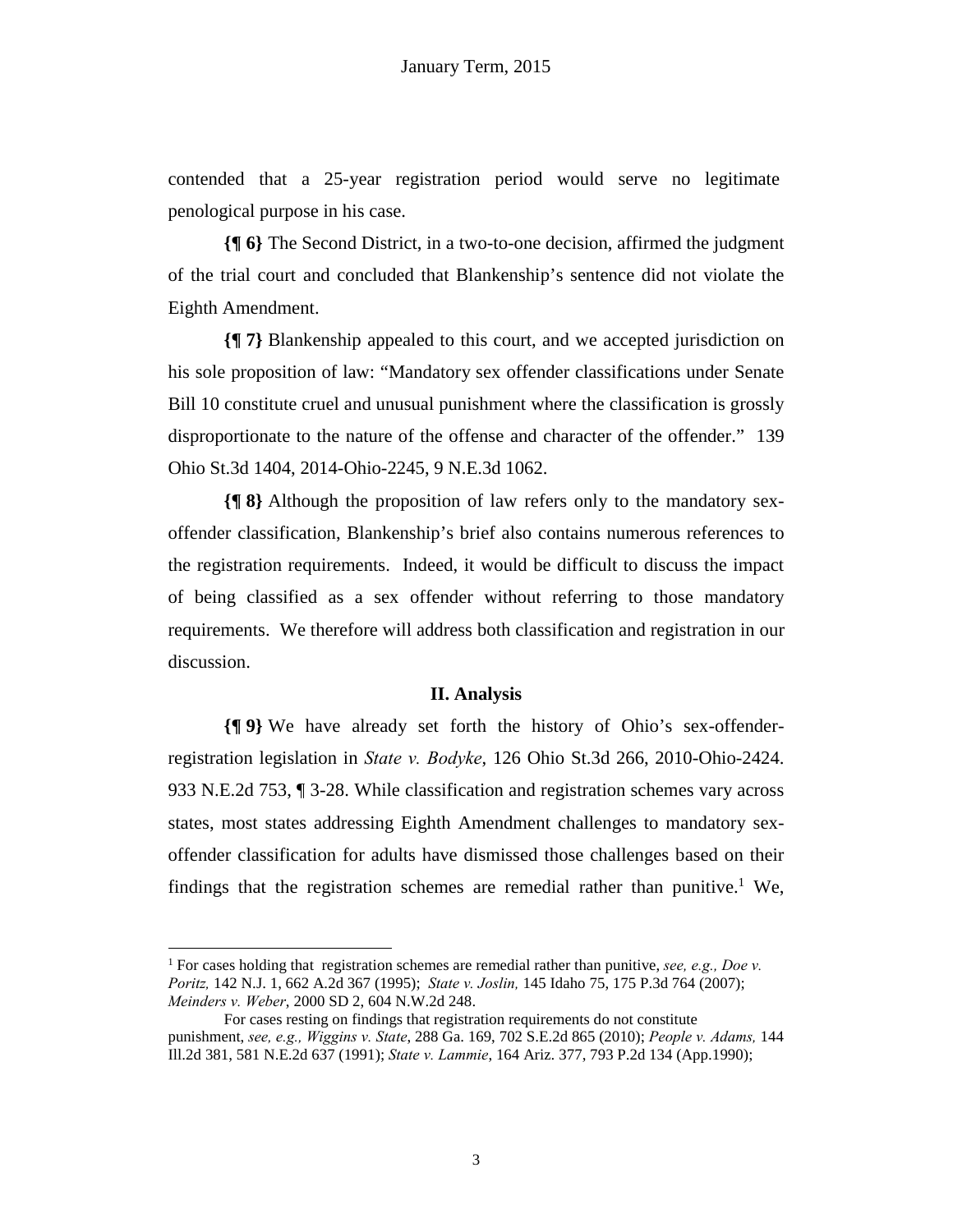however, have held that the enhanced sex-offender reporting and notification requirements contained in R.C. Chapter 2950 enacted by Am.Sub.S.B. No. 10 ("S.B. 10") are punitive in nature: "Following the enactment of S.B. 10, all doubt has been removed: R.C. Chapter 2950 is punitive." *State v. Williams,* 129 Ohio St.3d 344, 2011-Ohio-3374, 952 N.E.2d 1108, ¶ 16. In addition, we also have held unconstitutional the prospective, automatic application of those reporting and notification requirements to certain juvenile offenders. *In re C.P.,* 131 Ohio St.3d 513, 2012-Ohio-1446, 967 N.E.2d 729.

**{¶ 10}** Blankenship, although not a juvenile, claims that his classification and requirement to register as a sex offender violate the Eighth Amendment's prohibition against cruel and unusual punishment. He relies heavily on his psychologist's opinion that he is not a sex offender. But this reliance is misplaced because the state statutory scheme provides for automatic consequences.

**{¶ 11}** Ohio's current sex-offender-registration statutes create a three-tier classification system. Unlike the earlier "labeling" classification system under Megan's Law, 146 Ohio Laws, Part II, 2560, in which a judge could consider the characteristics of an offender before sentencing, "tier" classification is based solely upon the offense for which a person is convicted and the judge has no discretion to modify the classification. *Williams,* 129 Ohio St.3d 344, 2011-Ohio-3374, 952 N.E.2d 1108, ¶ 20.

**{¶ 12}** Blankenship pled guilty to a violation of R.C. 2907.04, unlawful sexual conduct with a minor. Generally, a violation of R.C. 2907.04 is a fourthdegree felony; the statute prohibits sexual conduct between a person 18 or older and someone 13, 14, or 15 years old. R.C. 2907.04(A) and  $(B)(1)$ . The offense is

**.** 

*Patterson v. State*, 985 P.2d 1007 (Alaska App.1999); *In re Alva*, 33 Cal.4th 254, 14 Cal.Rptr.3d 811, 92 P.3d 311 (2004).

For a case finding that the registration requirements are punishment but do not constitute cruel and unusual punishment, *see State v. Mossman,* 294 Kan. 901, 281 P.3d 153 (2012).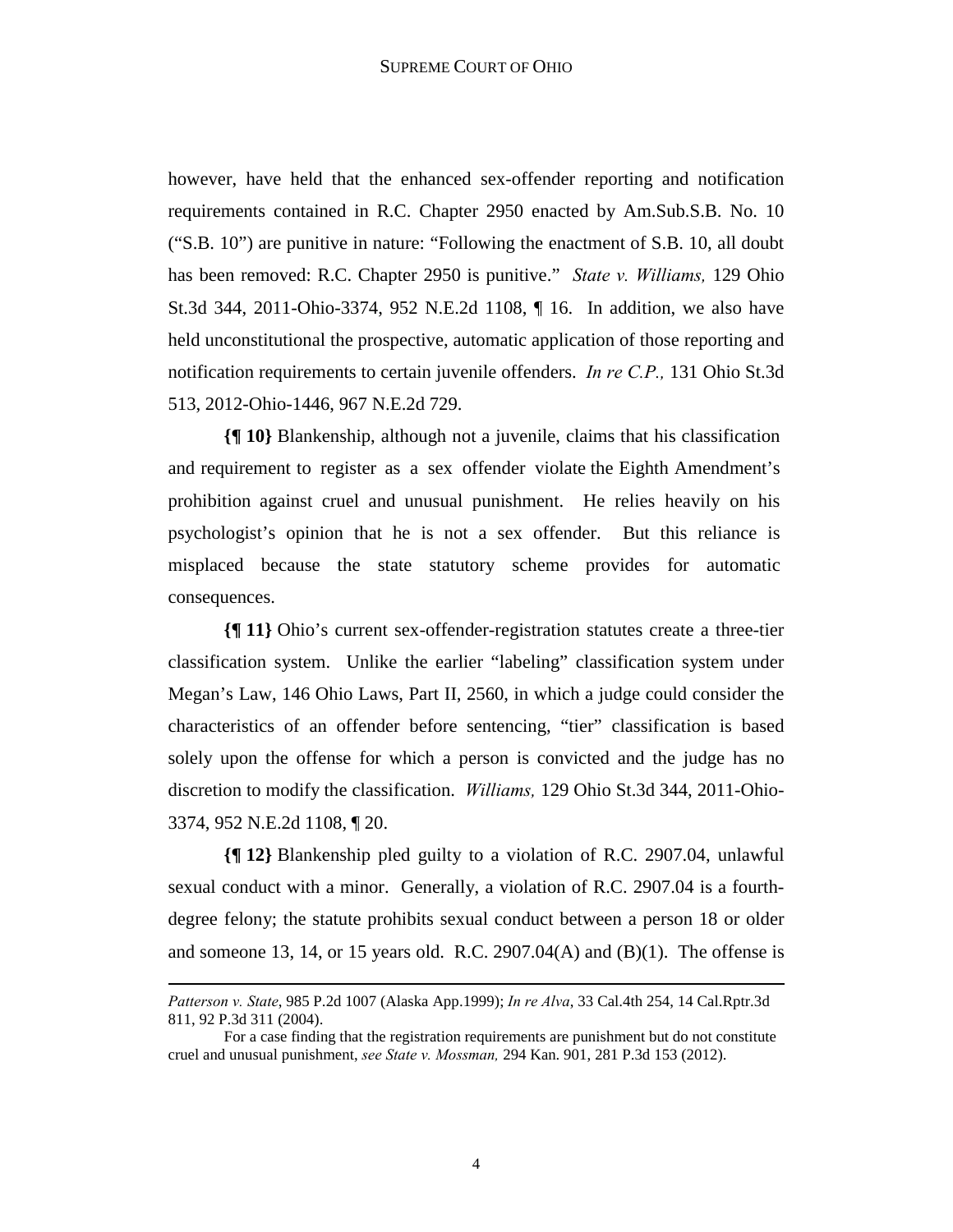a third-degree felony if the age span is ten or more years, R.C. 2907.04(B)(3), and becomes a second-degree felony if the offender has certain prior offenses, R.C.  $2907.04(B)(4)$ . The offense is reduced to a misdemeanor of the first degree if the age span is less than four years. R.C. 2907.04(B)(2).

**{¶ 13}** For purposes of R.C. Chapter 2950, certain violations of R.C. 2907.04 qualify as "sexually oriented offenses." R.C. 2950.01(A)(2) and (3). A "sex offender" is a person who is convicted of "any sexually oriented offense." R.C.  $2950.01(B)(1)$ .

**{¶ 14}** A person convicted of violating R.C. 2907.04 is a Tier I sex offender if the offender was less than four years older than the victim, there was no consent, and the offender has not been convicted of or pled guilty to certain sex offenses. R.C.  $2950.01(E)(1)(b)$ . But if the offender is at least four years older than the victim, or if the offender is less than four years older but has been convicted of or pled guilty to certain sex offenses, the classification is raised to that of Tier II sex offender. R.C.  $2950.01(F)(1)(b)$ .

**{¶ 15}** Blankenship was convicted of the fourth-degree-felony version of R.C. 2907.04 in this case because he was six years older than M.H., the person with whom he engaged in sexual conduct, and he did not have prior offenses. His Tier II classification requires him to register and verify his address semiannually for 25 years as specified by R.C. 2950.06(B)(2) and 2950.07(B)(2).

**{¶ 16}** Blankenship bases his claim of cruel and unusual punishment on both the Eighth Amendment to the United States Constitution and Article I, Section 9 of the Ohio Constitution. We will therefore examine his claim under both federal and state law.

### A. Federal Law

**{¶ 17}** The Eighth Amendment to the United States Constitution states, "Excessive bail shall not be required, nor excessive fines imposed, nor cruel and unusual punishments inflicted." "The Amendment proscribes 'all excessive

5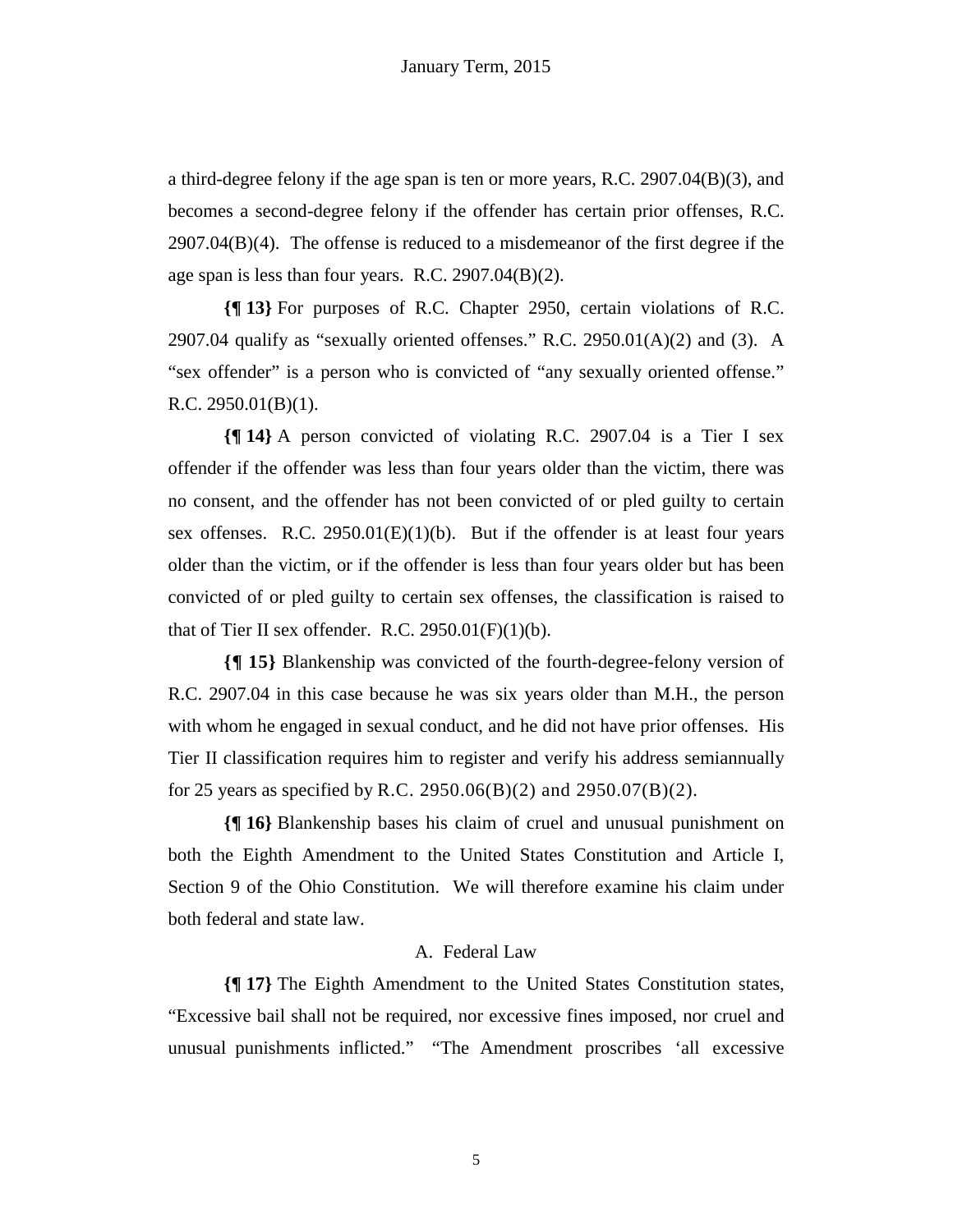punishments, as well as cruel and unusual punishments that may or may not be excessive.' " *Kennedy v. Louisiana,* 554 U.S. 407, 419, 128 S.Ct. 2641, 171 L.Ed.2d 525 (2008), quoting *Atkins v. Virginia,* 536 U.S. 304, 311, 122 S.Ct. 2242, 153 L.Ed.2d 335 (2002), fn. 7. It is elementary that the Eighth Amendment prohibits torture. *Wilkerson v. Utah,* 99 U.S. 130, 136, 25 L.Ed. 345 (1878). But the bulk of Eighth Amendment jurisprudence concerns not whether a particular punishment constitutes torture, but whether it is disproportionate to the crime. The central precept is that "punishment for crime should be graduated and proportioned to [the] offense." *Weems v. United States,* 217 U.S. 349, 367, 30 S.Ct. 544, 54 L.Ed. 793 (1910).

**{¶ 18}** The United States Supreme Court has observed that its cases addressing proportionality fall into two categories. The first involves "challenges to the length of term-of-years sentences given all the circumstances in a particular case." *Graham v. Florida,* 560 U.S. 48, 59, 130 S.Ct. 2011, 176 L.Ed.2d 825 (2010). The second involves categorical restrictions that, until *Graham,* applied only in capital cases. The second approach traditionally involves "cases in which the Court implements the proportionality standard by certain categorical restrictions on the death penalty." *Id.* These restrictions include a prohibition on the death penalty for nonhomicide crimes, for defendants who committed the crime before the age of 18, and for defendants with low mental functioning. *See Kennedy v. Louisiana,* 554 U.S. 407, 128 S.Ct. 2641, 171 L.Ed.2d 525 (2008) (prohibiting death as a punishment for nonhomicide crimes); *Roper v. Simmons*, 543 U.S. 551, 125 S.Ct. 1183, 161 L.Ed.2d 1 (2005) (prohibiting the death penalty for defendants who committed crimes before turning 18); *Atkins v. Virginia,* 536 U.S. 304, 122 S.Ct. 2242, 153 L.Ed.2d 335 (2002) (prohibiting the death penalty for persons with low intellectual functioning).

**{¶ 19}** In *Graham v. Florida,* the court applied the categorical approach, as in *Roper, Kennedy,* and *Atkins,* and concluded that the Eighth Amendment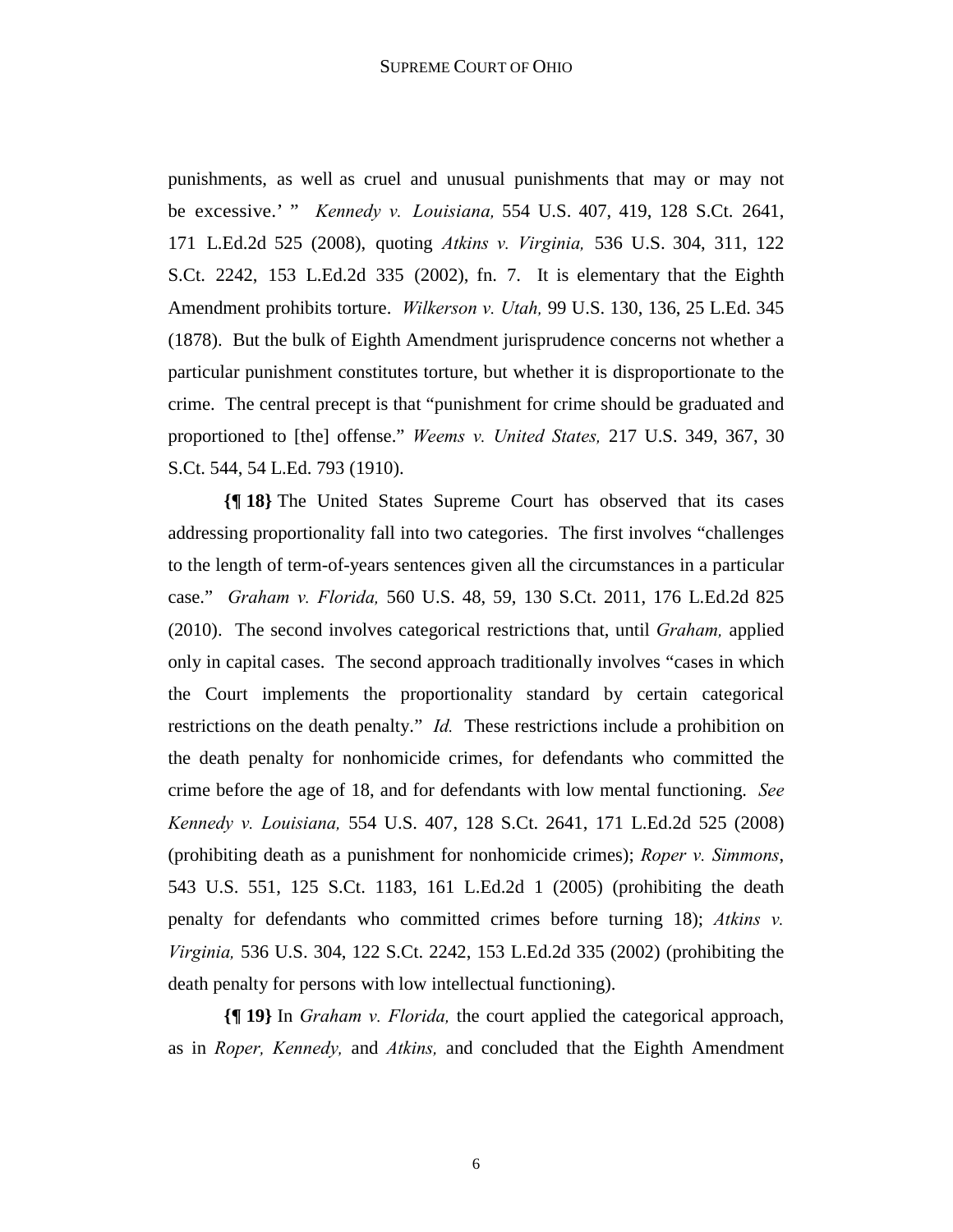prohibits the imposition of life without parole on a juvenile who did not commit homicide. But Blankenship does not fit into this categorical restriction—he was not a juvenile when he committed his sex offense. He does not identify, either in briefing or at oral argument, any other group into which he fits where a categorical rule has been established making requirements such as Tier II registration cruel and unusual. At best, Blankenship suggests that we adopt a categorical prohibition of Tier II registration for young adult offenders who are shown to present a low risk of recidivism, who have a consensual relationship with the victim, and whose psychological profile shows none of the features typical of sex offenders. For an Eighth Amendment analysis, we must determine whether a new categorical rule is constitutionally mandated.

**{¶ 20}** When considering Eighth Amendment challenges and whether to adopt a categorical rule, the United States Supreme Court engages in a two-step process:

The Court first considers "objective indicia of society's standards, as expressed in legislative enactments and state practice" to determine whether there is a national consensus against the sentencing practice at issue. *Roper, supra,* at 572 \* \* \*. Next, guided by "the standards elaborated by controlling precedents and by the Court's own understanding and interpretation of the Eighth Amendment's text, history, meaning, and purpose," *Kennedy,* 554 U.S., at  $421$  \* \* \*, the Court must determine in the exercise of its own independent judgment whether the punishment in question violates the Constitution. *Roper, supra,* at 572 \* \* \*.

*Graham*, 560 U.S. at 61, 130 S.Ct. 2011, 176 L.Ed.2d 825.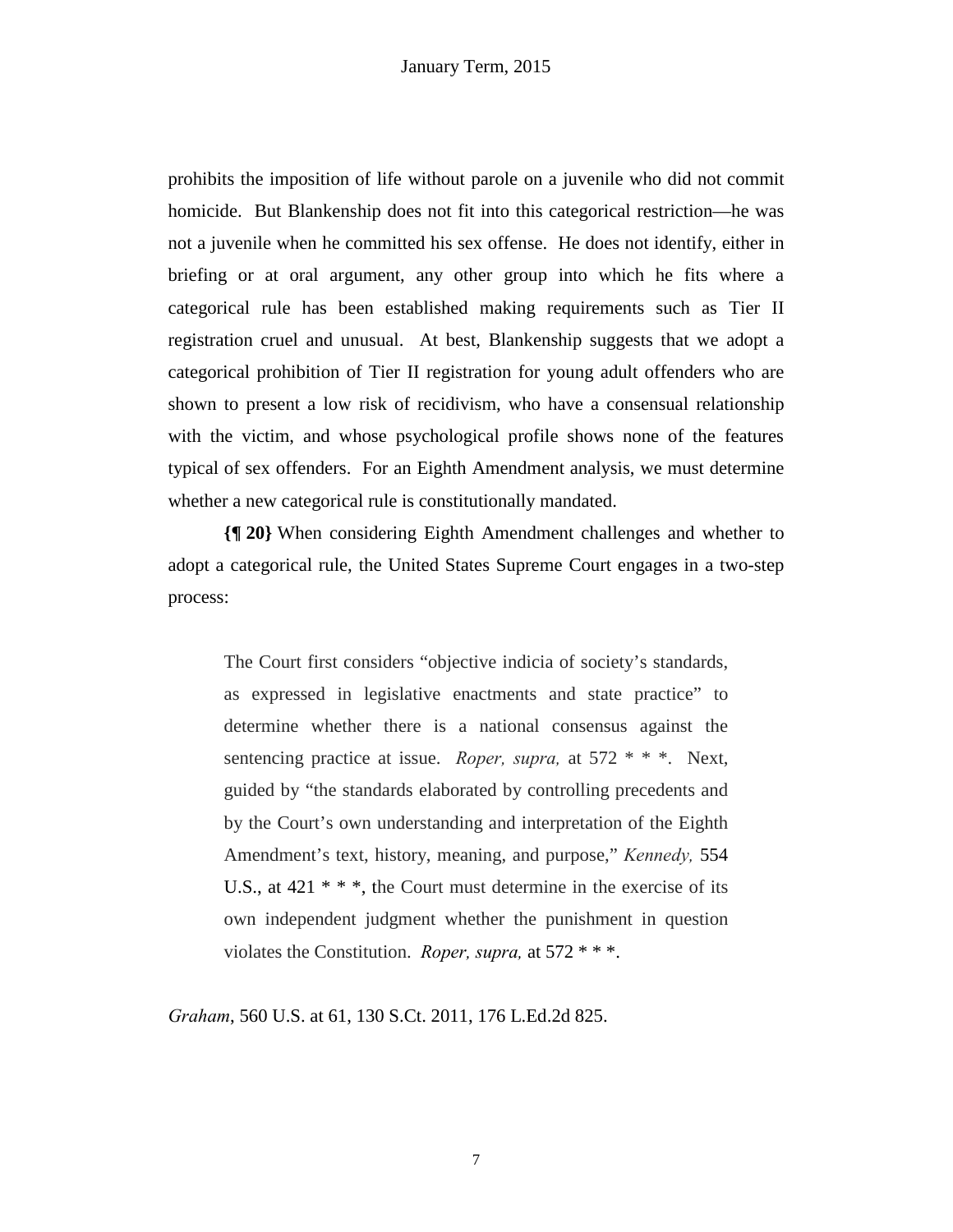**{¶ 21}** In analyzing Blankenship's challenge to the registration requirements imposed on him, we must bear in mind the overriding principle that "[t]he concept of proportionality is central to the Eighth Amendment." *Id.* at 59. Thus, the goal of the two-step process described above is to determine whether Blankenship's punishment is proportionate to his crimes.

**{¶ 22}** Because Blankenship concedes the lack of a national consensus against lengthy sex-offender registration for individuals like himself, we need not discuss the first step. With regard to the second step, a review undertaken in our own independent judgment, there are three considerations: (1) the culpability of the offender in light of his crime and characteristics, (2) the severity of the punishment in question, (3) and the penological justification. *Graham* at 67. We now consider these three areas.

#### *Culpability of the Offender*

**{¶ 23}** The first consideration in the independent review is assessing the culpability of the offender. As a matter of law, Blankenship's conviction for a sexually oriented offense makes him a sex offender. R.C. 2950.01(B)(1). Blankenship urges us to consider the analysis in *In re C.P.* regarding juveniles as equally applicable to young adult offenders like himself who do not have a criminal history and who pose no real threat to the community. But in *C.P.,* we emphasized that Ohio's system for juveniles assumes that "children are not as culpable for their acts as adults." 131 Ohio St.3d 513, 2012-Ohio-1446, 967 N.E.2d 729, ¶ 39. We are not persuaded that this longstanding distinction between the culpability of juveniles and adults, even young adults, should be set aside in this case. Blankenship is an adult and thus *In re C.P.* does not apply to him.

**{¶ 24}** Blankenship was himself 21 when the relationship began, and he knew that M.H. was only 15; she told him so over the Internet. Despite his awareness of her age, he had intercourse with her twice. He also contacted her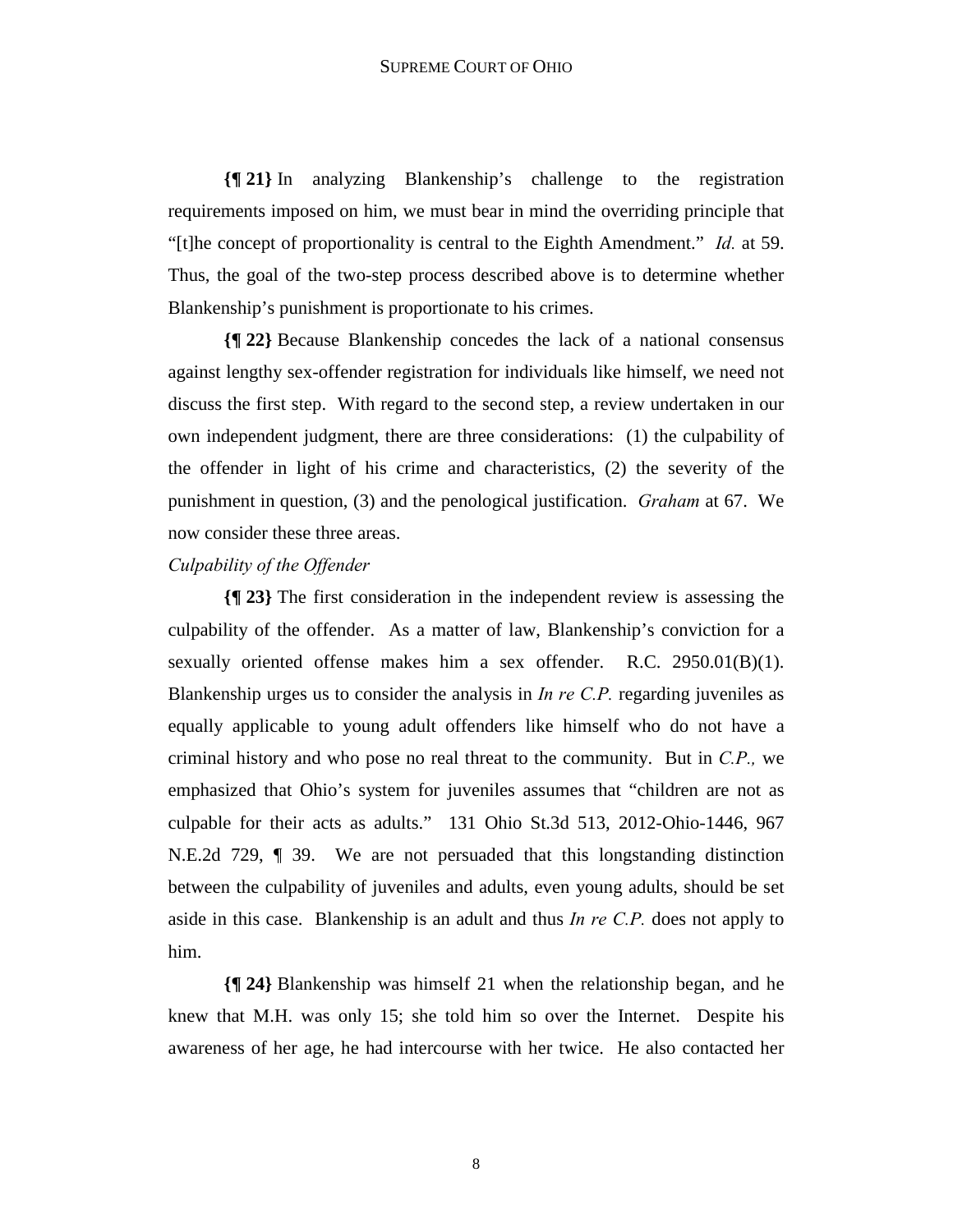while his case was pending in direct violation of the court's presentence order. These facts show Blankenship's culpability in engaging in sexual conduct when the offender "knows the other person is thirteen years of age or older but less than sixteen years of age." R.C. 2907.04(A). It is true that if M.H. had been only one year older, she would have been at the age of consent and there would have been no crime. But the legislature has chosen to draw the line at a difference of four years between the offender and the victim. Blankenship was six years older than M.H. and is therefore deemed more culpable and more deserving of punishment. *Severity of the Punishment*

**{¶ 25}** The second consideration is the severity of the punishment. Blankenship, an adult, had a sexual relationship with a 15-year-old, fully aware of her age. He could have received 18 months in prison as a maximum sentence. R.C. 2929.14(A)(4) (fourth-degree felony). Instead, he was placed on community control and served 12 days of a six-month sentence. If M.H. had been three years younger, Blankenship would have faced an indefinite prison term of a minimum of ten years to a maximum term of life. R.C. 2907.02(B); 2971.03(B)(1)(a). These legislative gradations according to the victim's age reflect society's judgment that the culpability of the offender increases as the age of the victim decreases. There is no support in the law for Blankenship's contention that the maturity level of a "young adult" of 21 is similar to that of a juvenile and that his culpability should be reduced accordingly.

**{¶ 26}** In addition, we cannot say that the state has no interest in protecting minors who may otherwise "consent" to sexual activity. Consent plays no role and is not a viable defense in determining whether a person has violated R.C. 2907.04. A child under 16 is simply not legally capable of consent to sexual conduct with an adult.

**{¶ 27}** Tier II registration requirements associated with a conviction for unlawful sexual conduct with a minor are not so severe as to amount to cruel and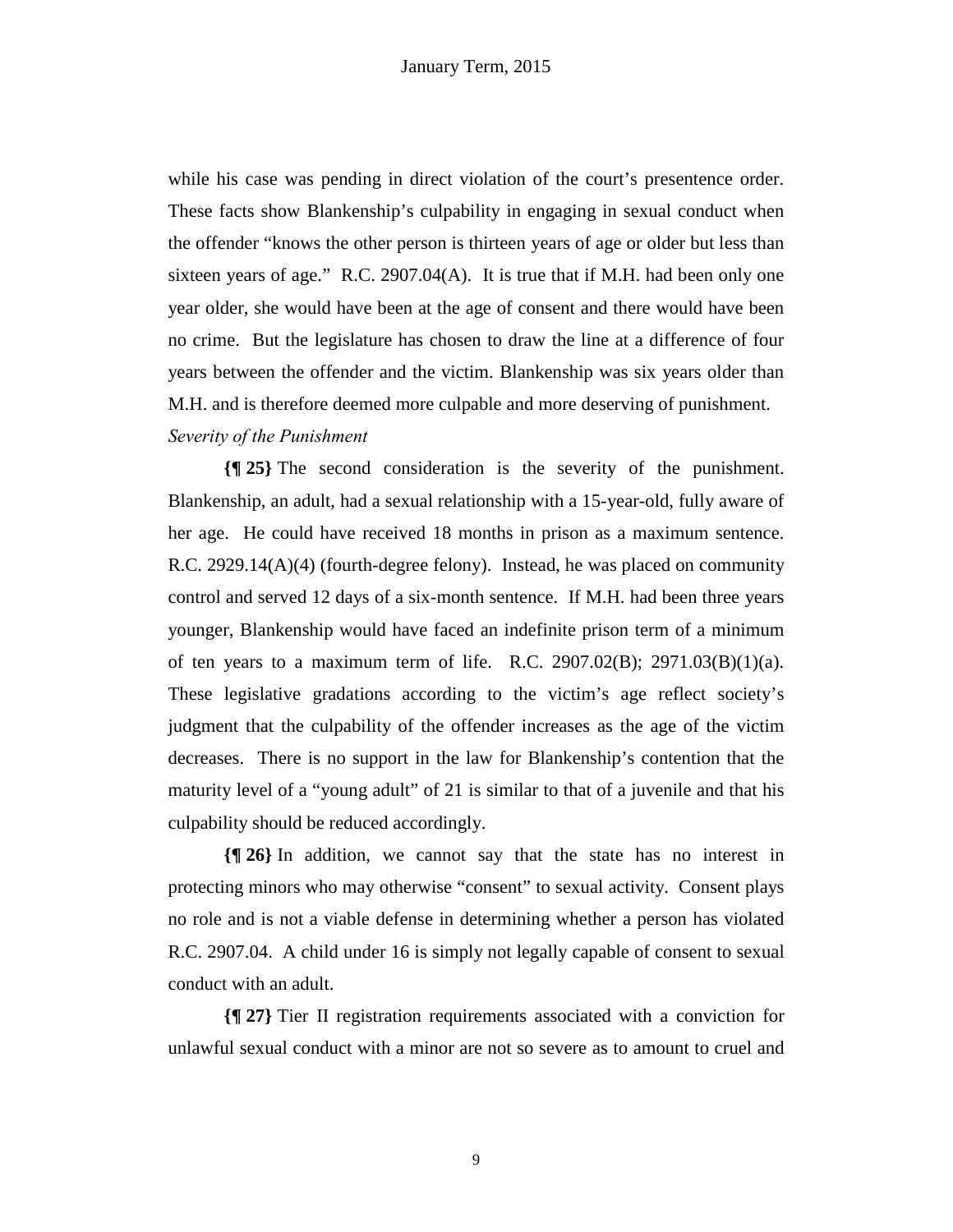unusual punishment under the federal Constitution. Blankenship's obligation to register in person in any county where he establishes residency, goes to school, or takes a job and to verify his residence address, place of employment, and place of education in person every 180 days for 25 years is burdensome but does not reach that constitutional level. Our research reveals no case in which similar registration and verification requirements have been held to be cruel and unusual punishment. Blankenship has not persuaded us to extend the law in the manner he suggests.

### *Penological Justifications*

**{¶ 28}** The final consideration in an Eighth Amendment analysis is to assess the penological justifications for the sentencing practice. *Graham,* 560 U.S. at 67, 130 S.Ct. 2011, 176 L.Ed.2d 825. The stated purpose of S.B. 10 and its registration and community-notification requirements is "to protect the safety and general welfare of the people of this state." R.C. 2950.02(B).

**{¶ 29}** We acknowledge that sex-offender registration schemes have been criticized on the ground that they do not actually serve the intended purpose of community protection. *See, e.g.,* McLeod, *Regulating Sexual Harm: Strangers, Intimates, and Social Institutional Reform*, 102 Calif.L.Rev. 1553, 1573-1580 (2014); Rodriguez, *The Sex Offender Under the Bridge: Has Megan's Law Run Amok?*, 62 Rutgers L.Rev. 1023, 1052-1056 (2010); Yung, *The Emerging Criminal War on Sex Offenders,* 45 Harv.C.R.-C.L.L.Rev. 435, 453-459 (2010).

**{¶ 30}** Yet we also note that while registration provisions such as the one at issue have been criticized by some as unjustified, the penological grounds for imposing such requirements are still accepted in many quarters and are justified in part based upon the perceived high rate of recidivism and resistance to treatment among sex offenders. Proponents consider registration to be a more economical method of monitoring and preventing recidivism than the costly alternative of imprisonment. Wilkes, *Sex Offender Registration and Community Notification*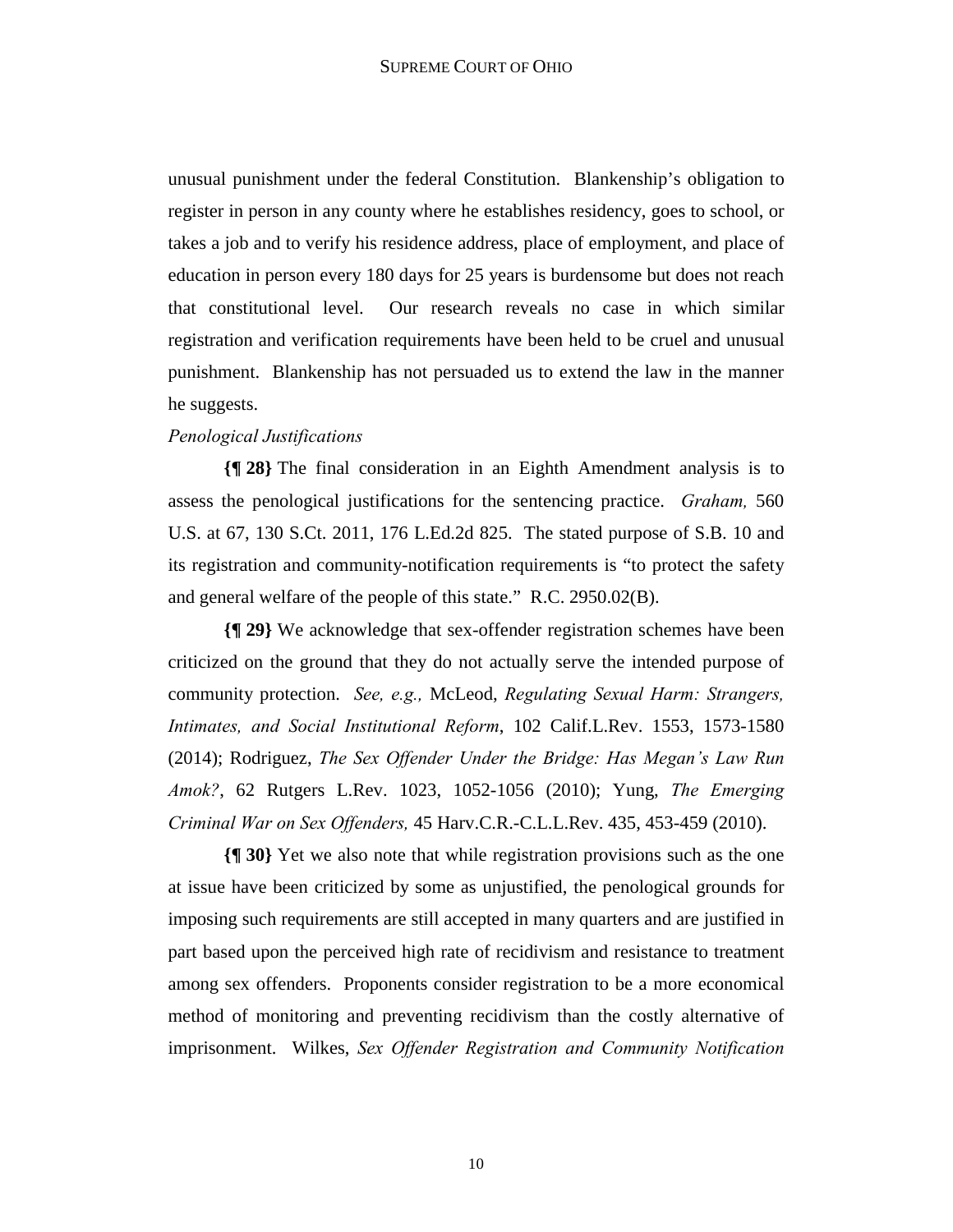*Laws: Will These Laws Survive?,* 37 U.Rich.L.Rev. 1245, 1251-1252 (2003). We cannot say that the requirements of semiannual address registration and verification are so unjustified as to constitute cruel and unusual punishment.

### B. Ohio Law

**{¶ 31}** The Ohio Constitution, Article I, Section 9, contains its own prohibition against cruel and unusual punishment. While it contains the same language as the United States Constitution ("[e]xcessive bail shall not be required, nor excessive fines imposed; nor cruel and unusual punishments inflicted"), it provides unique protection for Ohioans:

> The Ohio Constitution is a document of independent force. In the areas of individual rights and civil liberties, the United States Constitution, where applicable to the states, provides a floor below which state court decisions may not fall. As long as state courts provide at least as much protection as the United States Supreme Court has provided in its interpretation of the federal Bill of Rights, state courts are unrestricted in according greater civil liberties and protections to individuals and groups.

*Arnold v. Cleveland,* 67 Ohio St.3d 35, 616 N.E.2d 163 (1993), paragraph one of the syllabus. Thus, Article I, Section 9 of the Ohio Constitution provides protection independent of the protection provided by the Eighth Amendment.

**{¶ 32}** We have recognized that cases involving cruel and unusual punishments are rare, "limited to those involving sanctions which under the circumstances would be considered shocking to any reasonable person." *McDougle v. Maxwell,* 1 Ohio St.2d 68, 70, 203 N.E.2d 334 (1964). As with the Eighth Amendment, lack of proportionality is a key factor: "A punishment does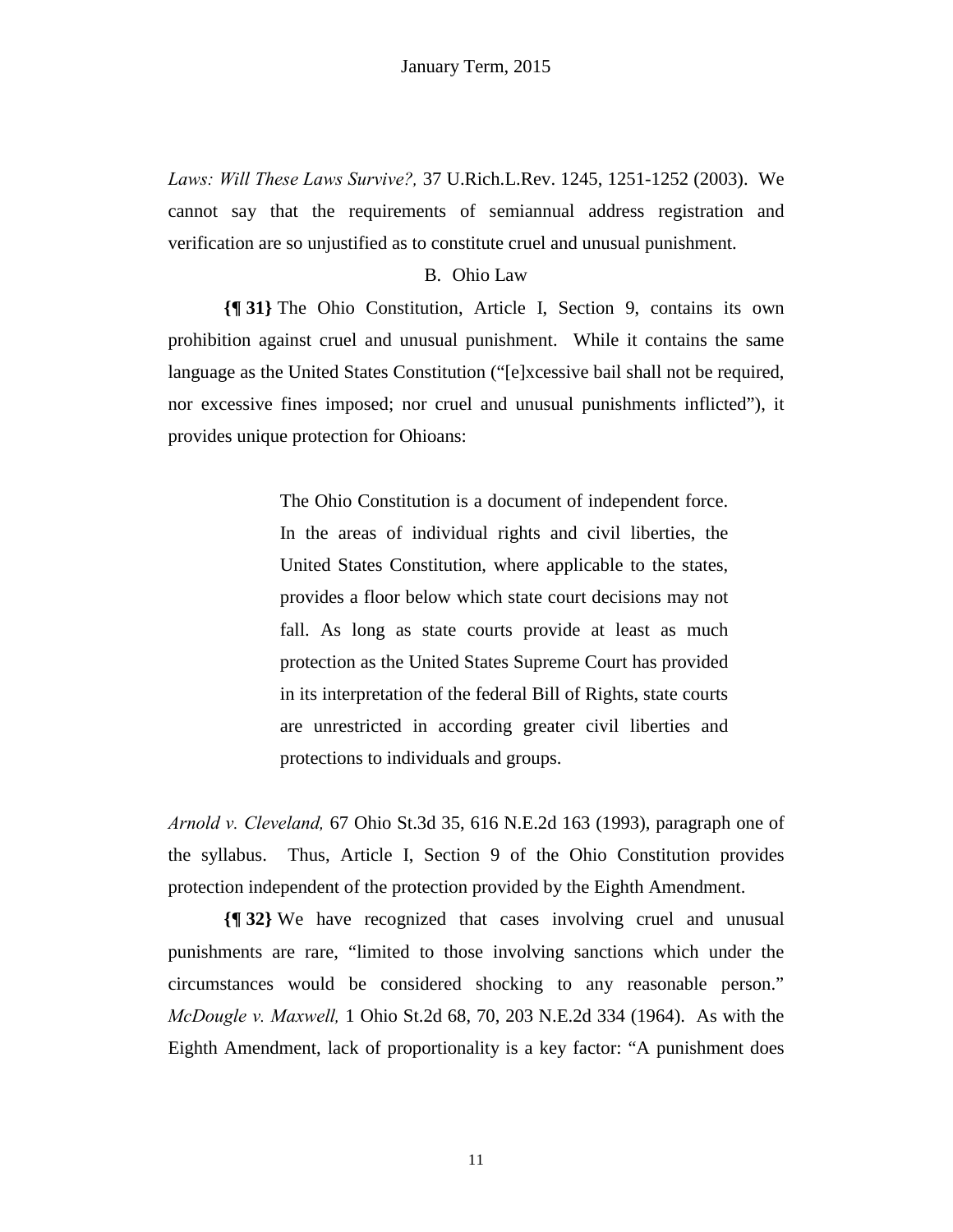not violate the constitutional prohibition against cruel and unusual punishments, if it be not so greatly disproportionate to the offense as to shock the sense of justice of the community." *State v. Chaffin,* 30 Ohio St.2d 13, 282 N.E.2d 46 (1972), paragraph three of the syllabus.

**{¶ 33}** Our review is focused on the portion of Blankenship's sentence that imposes an obligation on him to comply with the registration and addressverification requirements for Tier II sex offenders. We have established that the enhanced sex-offender reporting and notification requirements enacted by S.B. 10 are punitive in nature, *Williams,* 129 Ohio St.3d 344, 2011-Ohio-3374, 952 N.E.2d 1108, ¶ 16, and violate the Eighth Amendment when applied to certain juveniles, *In re C.P.,* 131 Ohio St.3d 513, 2012-Ohio-1446, 967 N.E.2d 729. But we have not considered whether the punishment is cruel and unusual when applied to adults.

**{¶ 34}** Blankenship cites *In re C.P*., in which we were asked to address whether lifetime registration for a new class of juvenile sex-offender registrants constituted cruel and unusual punishment under the federal and state Constitutions. We examined each separately, and in holding that R.C. 2152.86 violated the Ohio Constitution, we stated:

> S.B. 10 forces registration and notification requirements into a juvenile system where rehabilitation is paramount, confidentiality is elemental, and individualized treatment from judges is essential. The public punishments required by R.C. 2152.86 are automatic, lifelong, and contrary to the rehabilitative goals of the juvenile system. We conclude that they "shock the sense of justice of the community" and thus violate Ohio's prohibition against cruel and unusual punishments.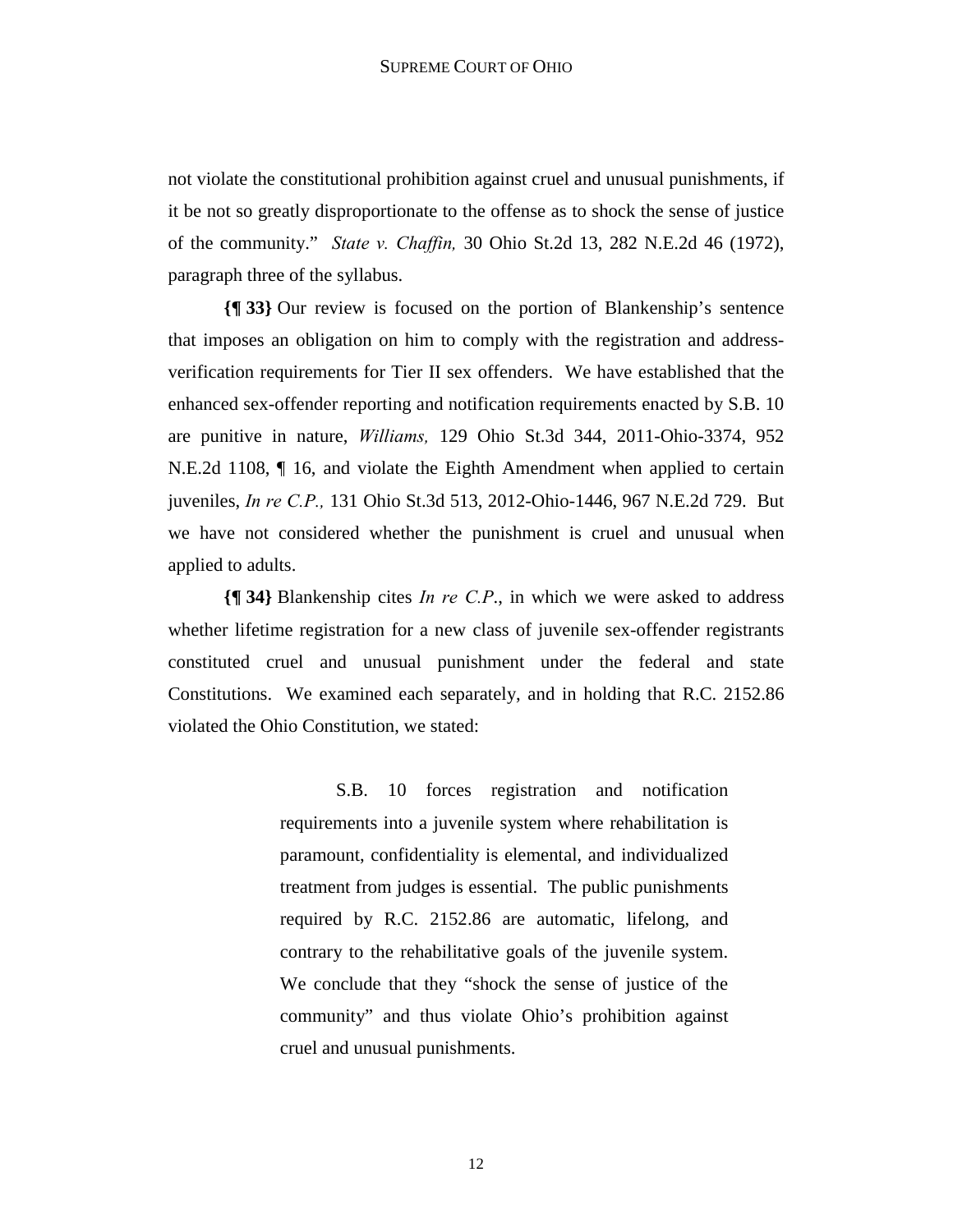While *In re C.P*. was pending, the First District Court of Appeals determined that the Tier II registration requirements associated with a conviction for unlawful sexual conduct with a minor did not amount to cruel and unusual punishment. *State v. Bradley,* 1st Dist. Hamilton No. C-100833, 2011-Ohio-6266. As a point of comparison, the First District relied upon *State v. Hairston,* 118 Ohio St.3d 289, 2008-Ohio-2338, 888 N.E.2d 1073, a case in which we upheld a prison sentence of 134 years against a claim of cruel and unusual punishment. After examining the facts in its own case, the First District concluded:

> We cannot say that the requirement that Bradley register as a sexual offender for 25 years and verify his information every 180 days constitutes one of those rare cases where the punishment is so extreme as to be grossly disproportionate to the crime or that it is shocking to a reasonable person and to the community's sense of justice.

*Id.* at ¶ 13.

**{¶ 35}** In similar fashion, Blankenship has not overcome the hurdle of showing that his punishment is cruel or unusual. The concerns that led us to conclude that the requirement of lifetime registration for certain juvenile offenders violated Ohio's prohibition against cruel and unusual punishment in *In re C.P.* are largely absent when dealing with an adult who engaged in unlawful sexual conduct with a minor.

**{¶ 36}** We are also mindful that "reviewing courts should grant substantial deference to the broad authority that legislatures possess in determining the types and limits of punishments for crimes." *State v. Weitbrecht*, 86 Ohio St.3d 68, 715 N.E.2d 167 (1999). The General Assembly has seen fit to impose registration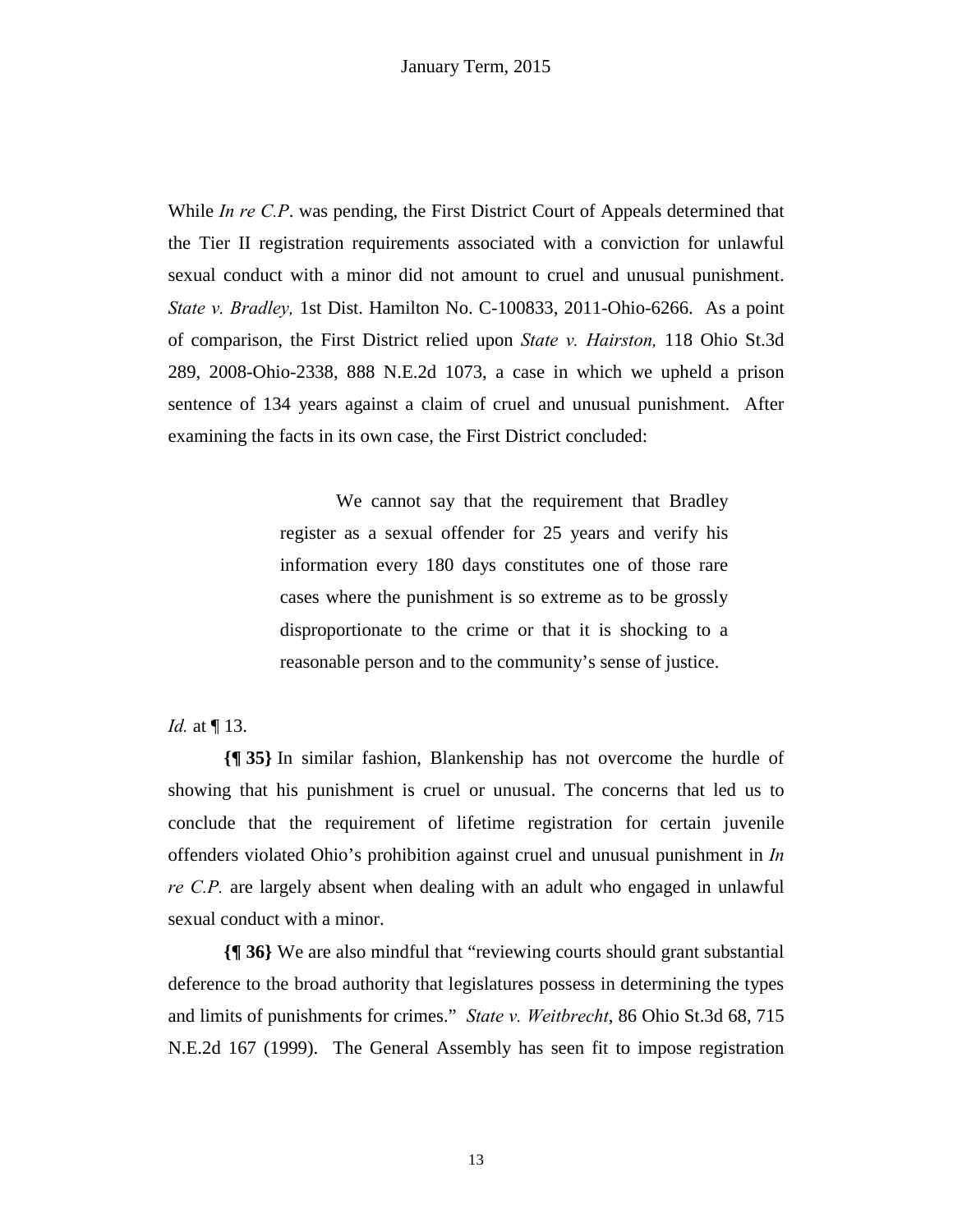sanctions in cases involving sex offenses to protect the public. Indeed, such sanctions now are the norm. *People v. Temelkoski,* 307 Mich.App. 241, 262, 859 N.W.2d 743 (2014) ("all 50 states and the federal government have enacted some form of sex offender registration and notification provisions"). They cannot be said to be shocking to the sense of justice of the community.

**{¶ 37}** The stated legislative intent of the General Assembly in enacting S.B. 10 is to protect the public. While some may question whether the registration requirements are the best way to further public safety, $2$  questions concerning the wisdom of legislation are for the legislature. " '[W]hether the court agrees with it in that particular or not is of no consequence. \* \* \* If the legislature has the constitutional power to enact a law, no matter whether the law be wise or otherwise it is no concern of the court.' " (Ellipsis sic.) *Butler v. Jordan,* 92 Ohio St.3d 354, 376, 750 N.E.2d 554 (2001), quoting *State Bd. of Health v. Greenville,* 86 Ohio St. 1, 20, 98 N.E. 1019 (1912). It is undisputed that the General Assembly is " 'the ultimate arbiter of public policy' " and the only branch of government charged with fulfilling that role. *Arbino v. Johnson & Johnson,* 116 Ohio St.3d 468, 2007-Ohio-6948, 880 N.E.2d 420, ¶ 21, quoting *State ex rel. Cincinnati Enquirer, Div. of Gannett Satellite Information Network v. Dupuis,* 98 Ohio St.3d 126, 2002-Ohio-7041, 781 N.E.2d 163, ¶ 21. Blankenship has not met his burden to show that Tier II sex-offender registration requirements are cruel and unusual punishment.

### **III. Conclusion**

**{¶ 38}** We hold that the registration and address-verification requirements for Tier II offenders under R.C. Chapter 2950 do not constitute cruel and unusual punishment in violation of either the Eighth Amendment to the United States Constitution or Article I, Section 9 of the Ohio Constitution. The Tier II

**.** 

<sup>2</sup> *See, e.g*., Miller, *Let the Burden Fit the Crime: Extending Proportionality Review to Sex Offenders,* 123 Yale L.J. 1607 (2014).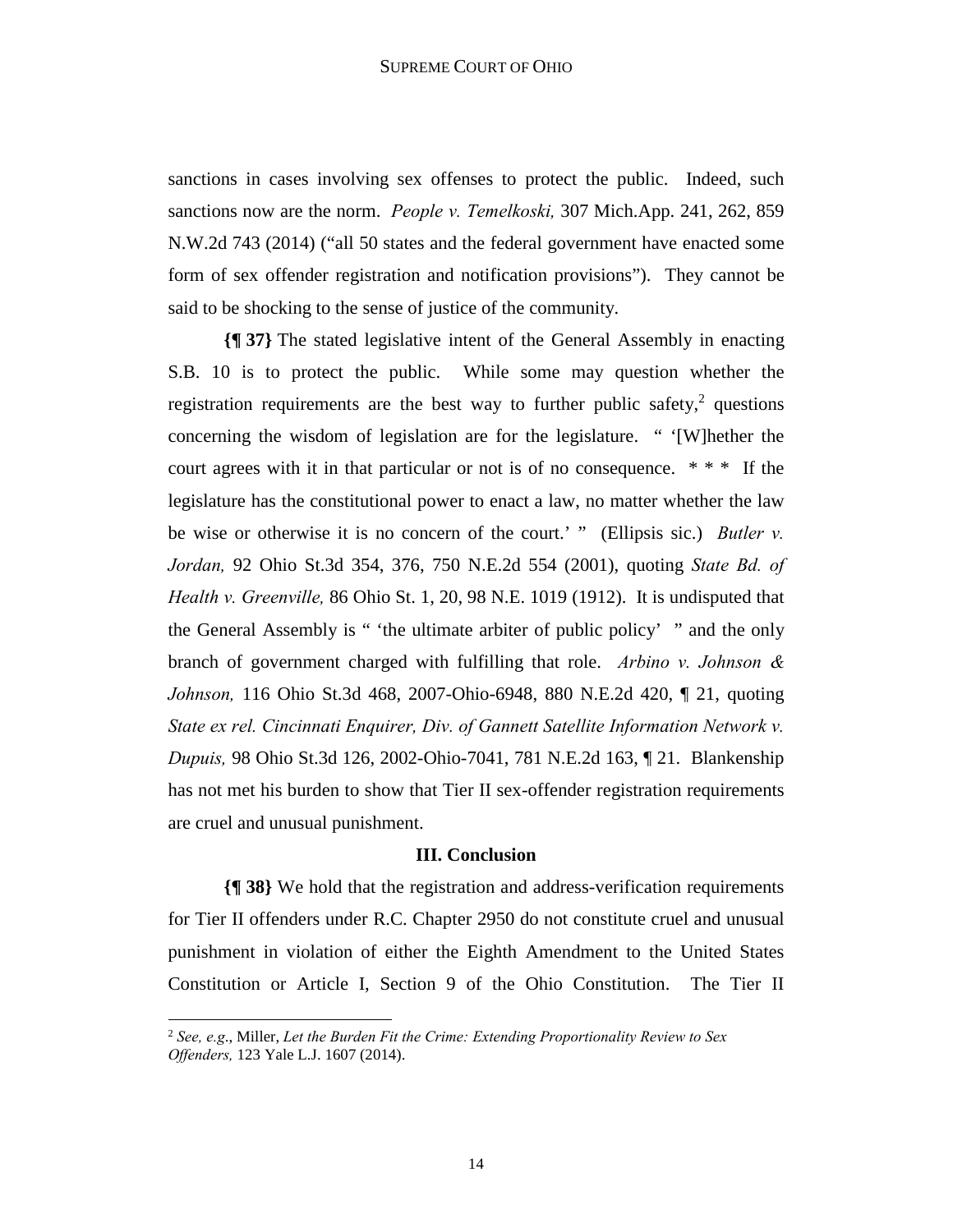registration requirements do not meet the high burden of being so extreme as to be grossly disproportionate to the crime or shocking to a reasonable person. We therefore affirm the judgment of the court of appeals.

Judgment affirmed.

O'CONNOR, C.J., and FRENCH, J., concur. O'DONNELL and KENNEDY, JJ., concur in judgment only. PFEIFER and O'NEILL, JJ., dissent.

# **O'DONNELL, J., concurring in judgment only.**

**{¶ 39}** I concur with the majority's judgment to affirm the court of appeals, because there is no merit to Travis Blankenship's claim that his classification as a Tier II sex offender subjects him to cruel and unusual punishment. It clearly does not.

\_\_\_\_\_\_\_\_\_\_\_\_\_\_\_\_\_

**{¶ 40}** In my view, the Eighth Amendment does not apply to this case, because I believe that sex offender registration in Ohio is a civil, nonpunitive requirement. Ohio's current sex offender registration statute, 2007 Am.Sub.S.B. No. 10 ("S.B. 10"), does not substantially differ from prior versions of the statute upheld in *State v. Cook*, 83 Ohio St.3d 404, 700 N.E.2d 570 (1998), *State v. Williams*, 88 Ohio St.3d 513, 528, 728 N.E.2d 342 (2000), *State v. Hayden*, 96 Ohio St.3d 211, 2002-Ohio-4169, 773 N.E.2d 502, *State v. Wilson*, 113 Ohio St.3d 382, 2007-Ohio-2202, 865 N.E.2d 1264, and *State v. Ferguson*, 120 Ohio St.3d 7, 2008-Ohio-4824, 896 N.E.2d 110, cases recognizing that sex offender registration is not a form of punishment.

**{¶ 41}** The General Assembly enacted S.B. 10 in compliance with the federal Adam Walsh Child Protection and Safety Act, 42 U.S.C. 16901 et seq. To avoid losing federal funds allocated to Ohio, the legislature followed a federal mandate to designate offenders and classify them as Tier I, II, or III sex offenders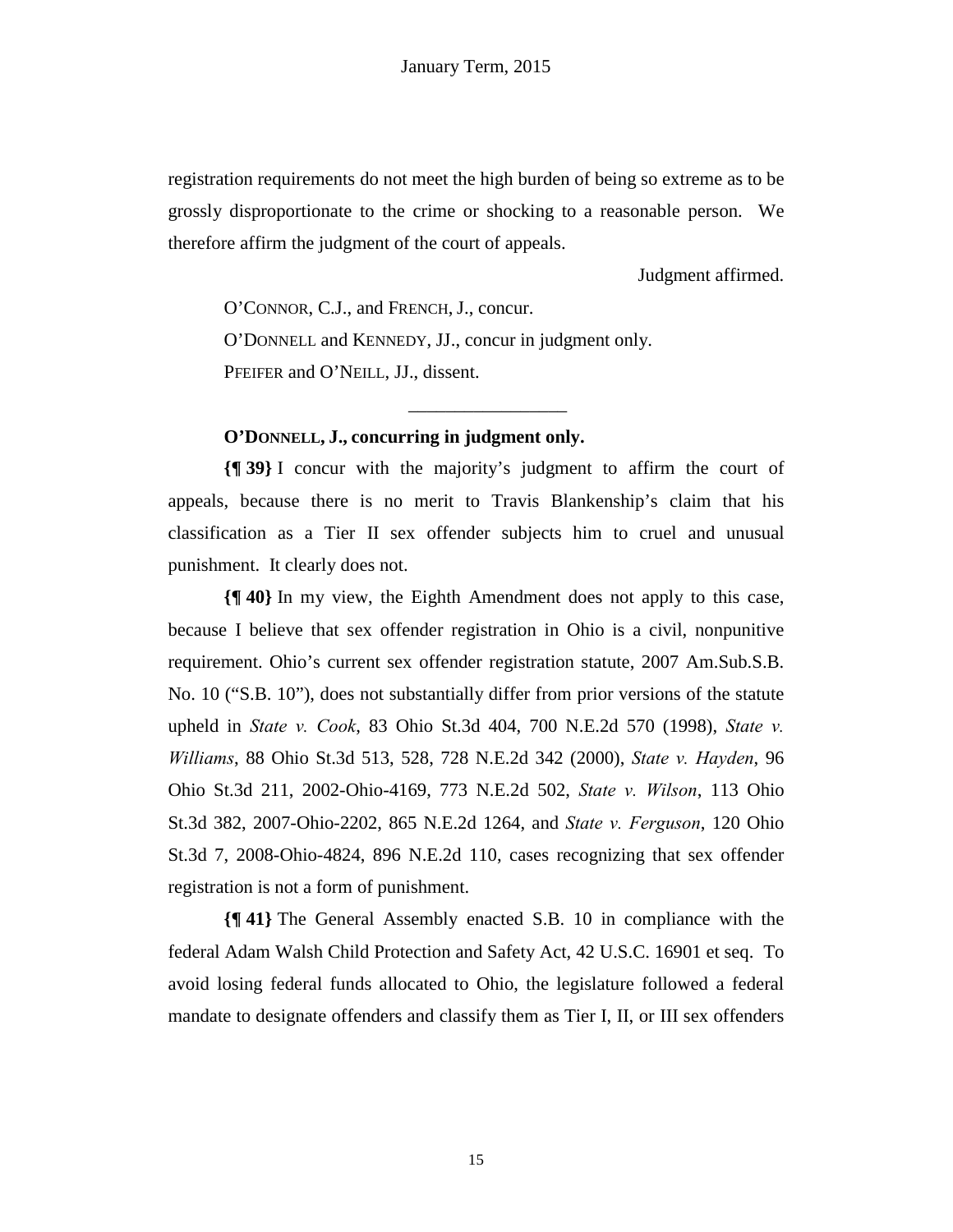based on the offense of conviction and to require them to register for the durations and frequencies specified by federal law.

**{¶ 42}** In direct conflict with this court's recent decisions in *State v. Williams*, 129 Ohio St.3d 344, 2011-Ohio-3374, 952 N.E.2d 1108, and *In re C.P.,* 131 Ohio St.3d 513, 2012-Ohio-1446, 967 N.E.2d 729, every federal circuit court to consider the issue has recognized that the federal sex offender registration scheme, which Ohio adopted, does not impose additional criminal punishment on sex offenders. In fact, in its most recent pronouncement, the United States Supreme Court described the federal sex offender registration law as establishing "[a] civil registration requirement" that "is eminently reasonable." *United States v. Kebodeaux*, \_\_\_ U.S. \_\_\_, 133 S.Ct. 2496, 2503, 186 L.Ed.2d 540 (2013).

**{¶ 43}** Until the decisions in *Williams* and *C.P.*, Ohio recognized registration as a civil requirement, not punitive or criminal in nature. Instead of diametrically changing Ohio law, we should follow our precedent and established federal law and hold that classifying Blankenship as a Tier II sex offender does not punish him for an offense and therefore cannot violate the United States Constitution's prohibition against cruel and unusual punishment.

# **Ohio History of Sex Offender Registration**

**{¶ 44}** A review of the prior sex offender registration statutes, 1996 Am.Sub.H.B. No. 180 ("H.B. 180"), 146 Ohio Laws, Part II, 2560, subsequently amended by 2003 Am.Sub.S.B. No. 5 ("S.B. 5"), 150 Ohio Laws, Part IV, 6558, and our decisions interpreting them sheds light on whether S.B. 10 imposes punishment on sex offenders.

# *Megan's Law*

**{¶ 45}** In 1996, the General Assembly enacted H.B. 180, better known as "Megan's Law." That act revised R.C. Chapter 2950 and established a comprehensive system of sex-offender classification and registration, which applied regardless of when the underlying sex offense had been committed.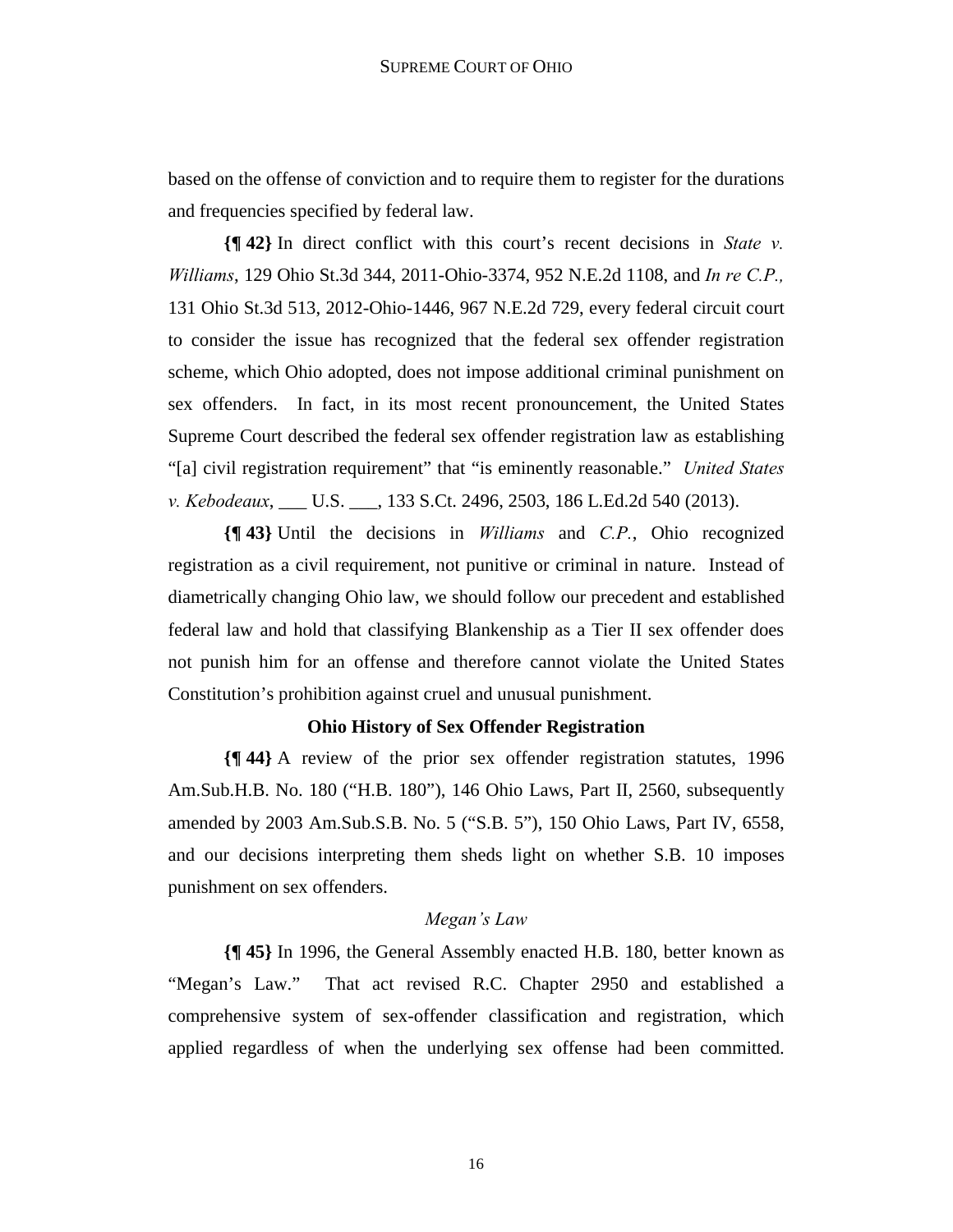Former R.C. 2950.04(A), 146 Ohio Laws, Part II, at 2609-2610. The act also provided criminal penalties for failing to comply with its registration requirements. Former R.C. 2950.99, *id*. at 2634-2635.

**{¶ 46}** Megan's Law divided sex offenders into three categories: sexually oriented offenders, habitual sex offenders, and sexual predators. Former R.C. 2950.09, *id*. at 2618. It provided in former R.C. 2950.06(B)(2) and 2950.07(B)(3), *id*. at 2613 and 2617, that anyone convicted of a sexually oriented offense would be subject to annual reporting requirements for a period of ten years.

**{¶ 47}** Having convicted an offender of a sexually oriented offense, if a judge determined that the offender had a previous conviction for a sexually oriented offense, then former R.C. 2950.09(E), 146 Ohio Laws, Part II, at 2623- 2624, required the court to adjudicate the offender a habitual sex offender, thereby subjecting the offender to annual reporting for 20 years pursuant to former R.C. 2950.06(B)(2) and 2950.07(B)(2), *id*. at 2613, 2617.

**{¶ 48}** The General Assembly reserved the most stringent reporting requirements for offenders who had been adjudicated by a court to be a sexual predator. Megan's Law required sexual predators to report every 90 days for life, former R.C. 2950.06(B)(1) and 2950.07(B)(2), 146 Ohio Laws, Part II, at 2613, 2616-2617, unless the court removed that classification pursuant to former R.C. 2950.09(D), *id*., at 2621-2623.

**{¶ 49}** Megan's Law required all sex offenders to register with the sheriff in the county in which they resided or were temporarily domiciled for more than seven days. Former R.C. 2950.04(A), *id*. at 2609. It required sex offenders to provide a current residence address, the name and address of any employer, any other information required by the Bureau of Criminal Identification and Investigation, and a photograph. Former R.C. 2950.04(C), *id*. at 2610. Additionally, the law required sexual predators to provide the license plate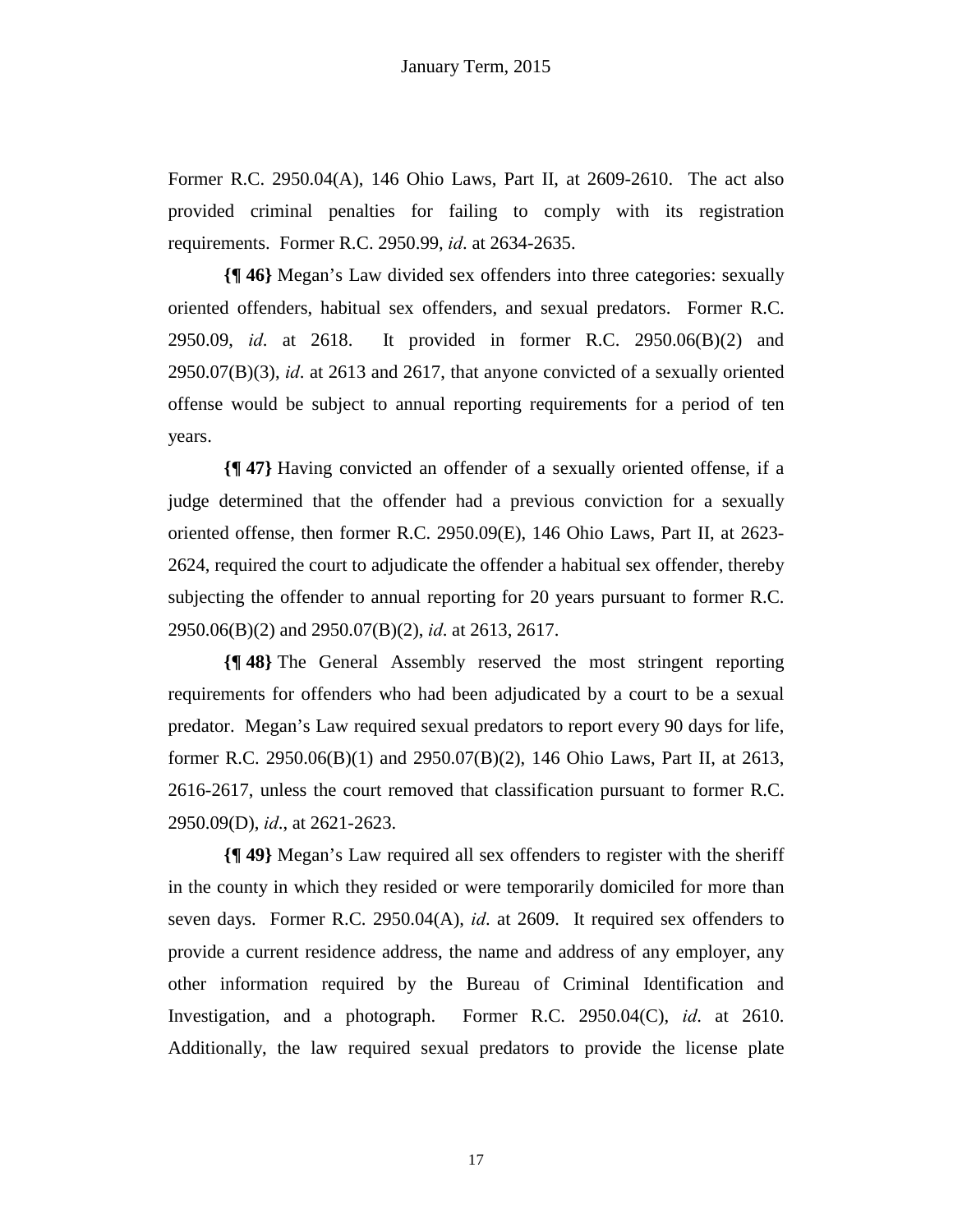number of each motor vehicle owned by the offender or registered in the offender's name. *Id.* 

# *Challenges to Megan's Law*

**{¶ 50}** We considered several challenges to the constitutionality of Megan's Law, and each time, our analysis focused on whether the requirements the law enacted were punitive or civil in nature.

**{¶ 51}** In *State v. Cook*, 83 Ohio St.3d 404, 700 N.E.2d 570, we considered the constitutionality of Megan's Law as applied to offenders who committed sexually oriented offenses before the effective date of the statute. We held that the law did not violate Article II, Section 28 of the Ohio Constitution, the Retroactivity Clause, because the registration requirements provided in the act were necessary to achieve the legislature's remedial purpose of protecting the public from sexual offenders. *Id.* at 412-413. Although we recognized that Megan's Law increased the frequency and duration of reporting beyond that required by prior law, *id.* at 411, we determined that these provisions only "us[ed] past events to establish current status" and constituted "*de minimis* procedural requirements" necessary to achieve the purpose of the act, *id*. at 412.

**{¶ 52}** Additionally, in *Cook*, we rejected an ex post facto challenge to Megan's Law, explaining that the statute did not contain any language expressing an intent to punish sex offenders for prior conduct, *id*. at 417, nor could it be considered to be punitive in practical effect, *id*. at 423. Rather, the statutory scheme furthered the stated legislative purpose of protecting the public from sexual offenders. *Id*. While weighing the seven nonexhaustive guideposts set forth in *Kennedy v. Mendoza-Martinez*, 372 U.S. 144, 83 S.Ct. 554, 9 L.Ed.2d  $644$  (1963),<sup>3</sup> for deciding whether a statute is punitive for purposes of federal law,

**.** 

<sup>&</sup>lt;sup>3</sup> These guideposts include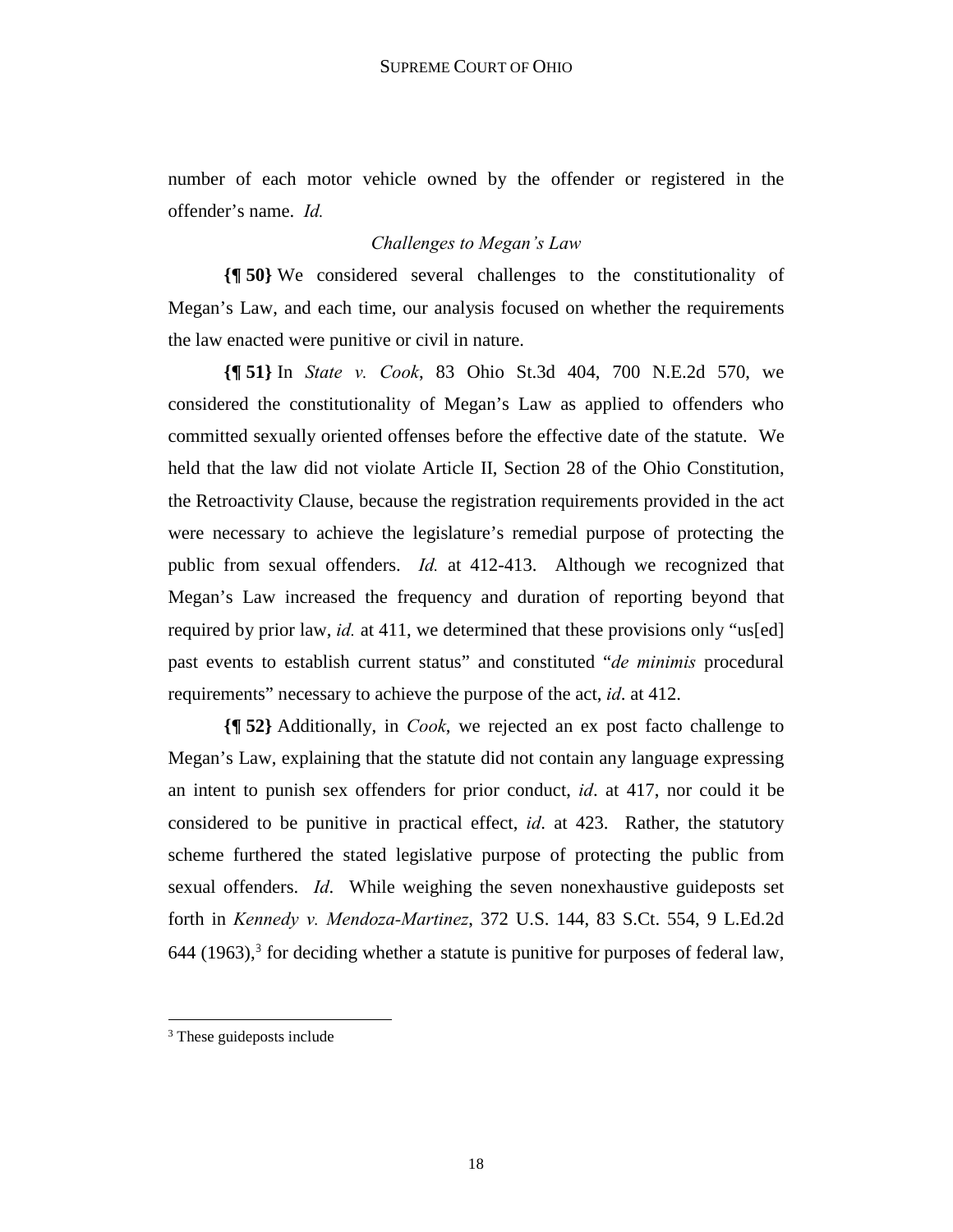we determined that the act did not impose a new affirmative disability or further the traditional aims of punishment, but imposed an inconvenience comparable to the renewal of a driver's license. *Cook* at 418, 420. Because we concluded that the registration requirements were not punitive, but remedial, in nature, we held that the retrospective application of Megan's Law did not violate the Ex Post Facto Clause of the United States Constitution. *Id*. at 423.

**{¶ 53}** Again, in *State v. Williams*, 88 Ohio St.3d at 528, 728 N.E.2d 342, relying on *Cook*, we held that because Megan's Law did not impose punishment, it necessarily did not violate the Double Jeopardy Clauses of the Constitutions of the United States and the state of Ohio.

**{¶ 54}** And in *State v. Hayden*, 96 Ohio St.3d 211, 2002-Ohio-4169, 773 N.E.2d 502, we considered whether Megan's Law violated an offender's right to procedural due process by imposing a sex offender classification and registration requirement without a judicial hearing. Adhering to our holdings in *Cook* and *Williams*, we determined that an offender suffers neither bodily restraint nor other punishment as a result of the de minimis registration requirements imposed by Megan's Law, and therefore due process did not require a court to conduct a hearing before finding a defendant to be a sexually oriented offender. *Id.* at ¶ 14-15, 18.

## *S.B. 5*

**.** 

<sup>&</sup>quot;[w]hether the sanction involves an affirmative disability or restraint, whether it has historically been regarded as a punishment, whether it comes into play only on a finding of scienter, whether its operation will promote the traditional aims of punishment—retribution and deterrence, whether the behavior to which it applies is already a crime, whether an alternative purpose to which it may rationally be connected is assignable for it, and whether it appears excessive in relation to the alternative purpose assigned \* \* \*...

<sup>(</sup>Footnotes omitted, brackets and ellipsis sic.) *Cook*, 83 Ohio St.3d at 418, 700 N.E.2d 570, quoting *Mendoza-Martinez*, 372 U.S. at 168-169, 83 S.Ct. 554, 9 L.Ed.2d 644.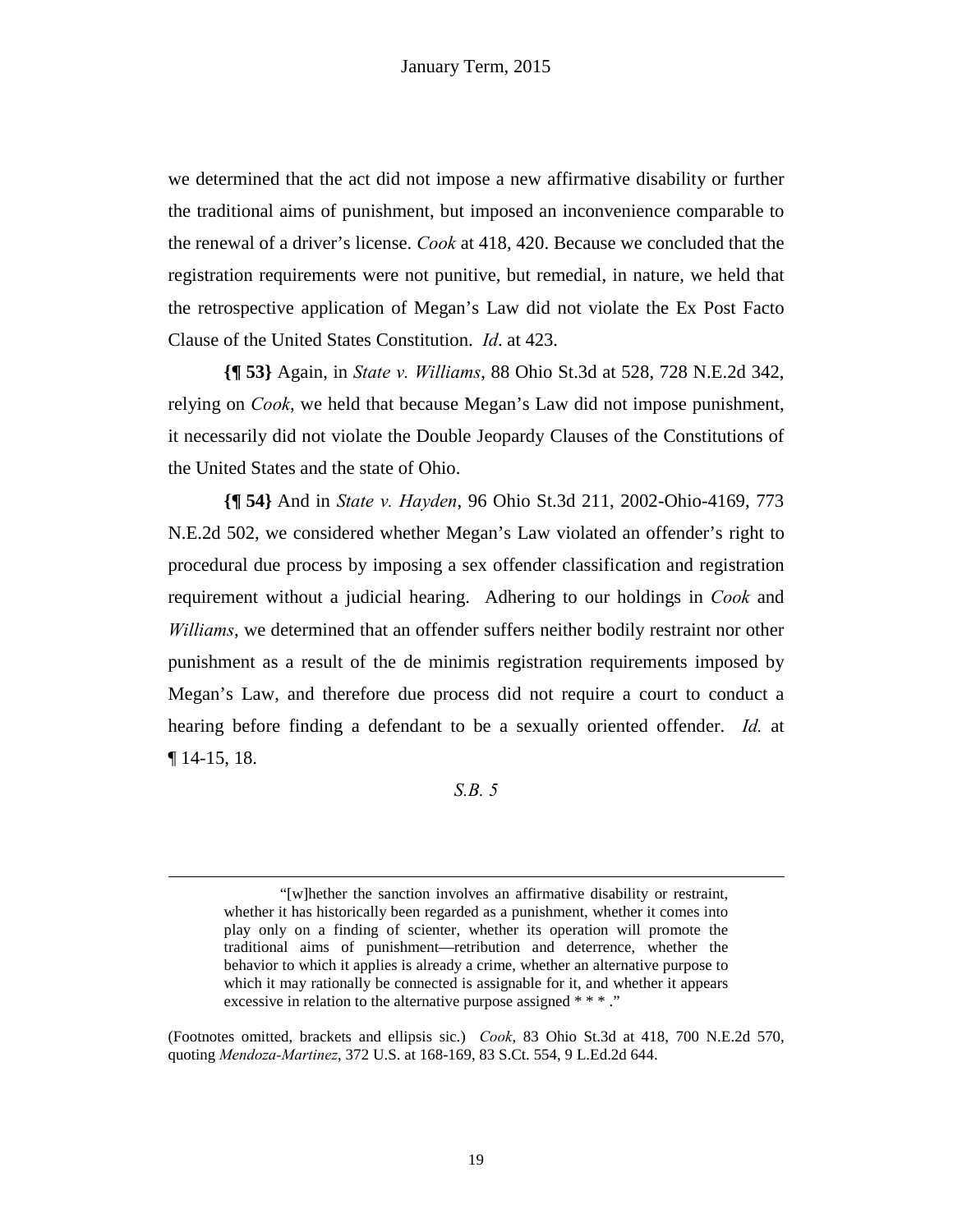#### SUPREME COURT OF OHIO

**{¶ 55}** In 2003, the General Assembly enacted S.B. 5, amending Megan's Law to provide, inter alia, that regardless of when a sexually oriented offense occurred, sex offenders had to personally register with the sheriff of the county in which they (a) resided or were temporarily domiciled for more than five days, (b) attended school, and/or (c) worked for more than 14 days or for an aggregate of 30 days or more in a calendar year. Former R.C. 2950.04(A)(1), 150 Ohio Laws, Part IV, at 6657-6658. The act imposed a duty upon sex offenders to report not only their home address but also the address of their school and place of employment. Former R.C. 2950.06(A), *id*. at 6673. Adult offenders classified as sexual predators could no longer petition to remove the designation. Former R.C. 2950.07(B)(3) and 2950.09(D)(1), *id*. at 6683, 6696. Additionally, the act provided that any information provided by sex offenders to the county sheriff was available for public inspection, and it directed the attorney general to establish an Internet database providing this information to the public. Former R.C. 2950.081, 2950.13(A)(11), *id*. at 6686, 6728-6729.

### *Challenges to S.B. 5*

**{¶ 56}** In *State v. Wilson*, 113 Ohio St.3d 382, 2007-Ohio-2202, 865 N.E.2d 1264, we considered whether Megan's Law remained a civil, regulatory scheme following its amendment by S.B. 5. The issue in *Wilson* concerned whether an appellate court should apply a civil or criminal standard of review to a trial court decision not to classify an offender as a sexual predator. Following *Cook* and *Williams*, we held that sex-offender-classification proceedings were civil in nature, not criminal. *Id*. at ¶ 32. We concluded that courts reviewing the outcome of sexual-predator-classification hearings should apply the civil manifest-weight-of-the-evidence standard and affirm a trial court judgment if it was supported by some competent, credible evidence. *Wilson* at ¶ 32.

**{¶ 57}** In *State v. Ferguson*, 120 Ohio St.3d 7, 2008-Ohio-4824, 896 N.E.2d 110, we addressed retroactivity and ex post facto challenges to R.C.

20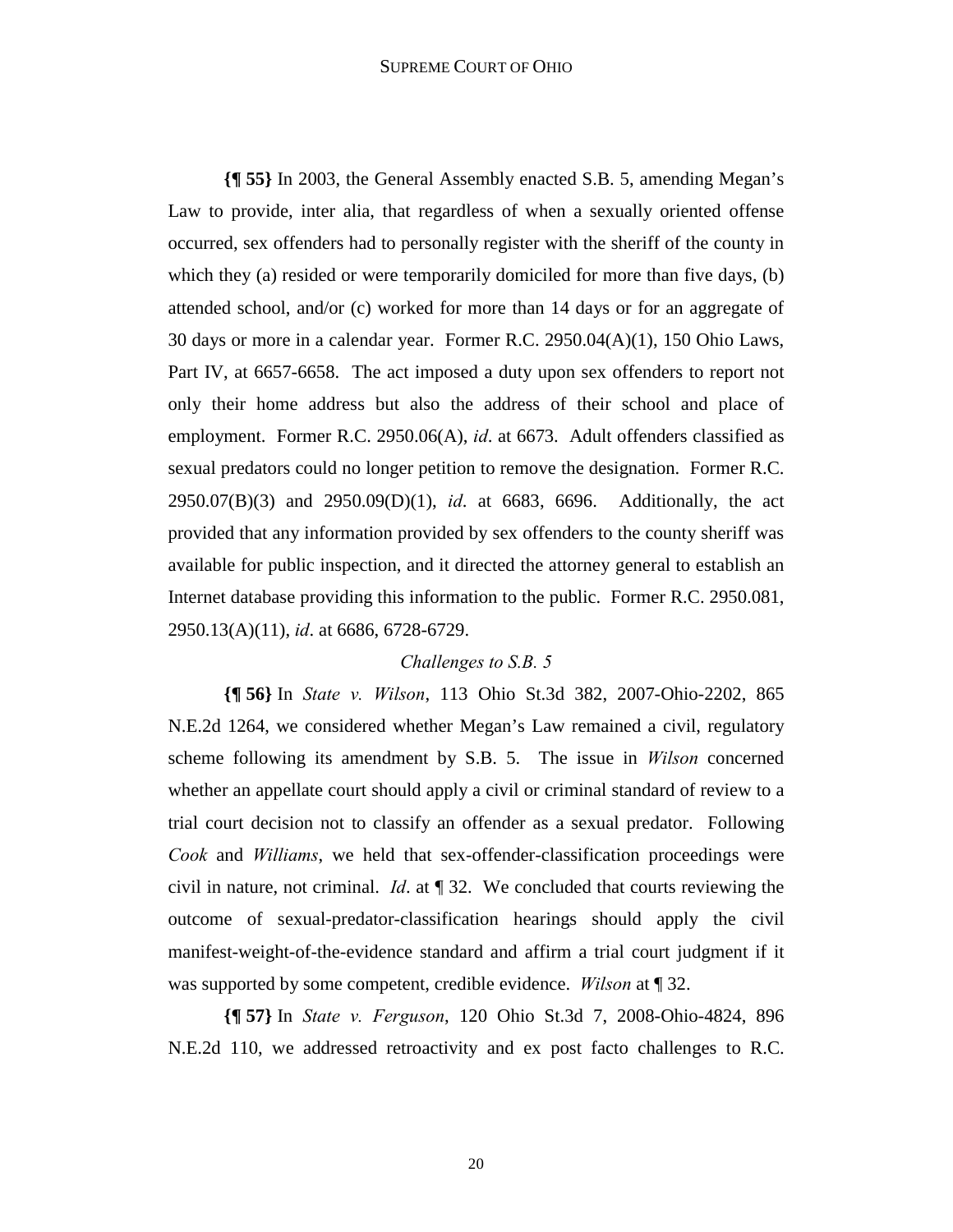Chapter 2950, as amended by S.B. 5. Although we recognized that the law "may pose significant and often harsh consequences for offenders," we explained that the amendments enacted by S.B. 5 had not "transmogrified the remedial statute into a punitive one." *Id.* at ¶ 32. Further, we acknowledged the General Assembly's "clear reaffirmation of an intent to protect the public from sex offenders" and concluded that "the more burdensome registration requirements \* \* \* were not born of a desire to punish." *Id.* at ¶ 35-36. Recognizing that " 'consequences as drastic as deportation, deprivation of one's livelihood, and termination of financial support have not been considered sufficient to transform an avowedly regulatory measure into a punitive one,' " we determined that the additional burdens imposed by S.B. 5 did not amount to punishment. *Id.* at ¶ 39, quoting *Doe v. Pataki,* 120 F.3d 1263, 1279 (2d Cir.1997). Accordingly, we held that the amendments enacted by S.B. 5 did not violate the Retroactivity Clause of the Ohio Constitution. *Id.* at ¶ 40. Furthermore, based on our conclusion that R.C. Chapter 2950 established a civil, remedial regulatory scheme, we rejected Ferguson's related ex post facto challenge. *Id.* at ¶ 43.

### **The Adam Walsh Act and SORNA**

**{¶ 58}** On July 27, 2006, Congress enacted the Adam Walsh Child Protection and Safety Act ("Adam Walsh Act") with the expressed intent "[t]o protect children from sexual exploitation and violent crime, to prevent child abuse and child pornography, to promote Internet safety, and to honor the memory of Adam Walsh and other child crime victims." Title of the Adam Walsh Child Protection and Safety Act, Pub.L. No. 109-248, 120 Stat. 587. This legislation established the Sex Offender Registration and Notification Act ("SORNA") with the purpose of creating uniform national classification and reporting standards to protect the public from sex offenders and child-victim-oriented offenders. 42 U.S.C. 16901 et seq.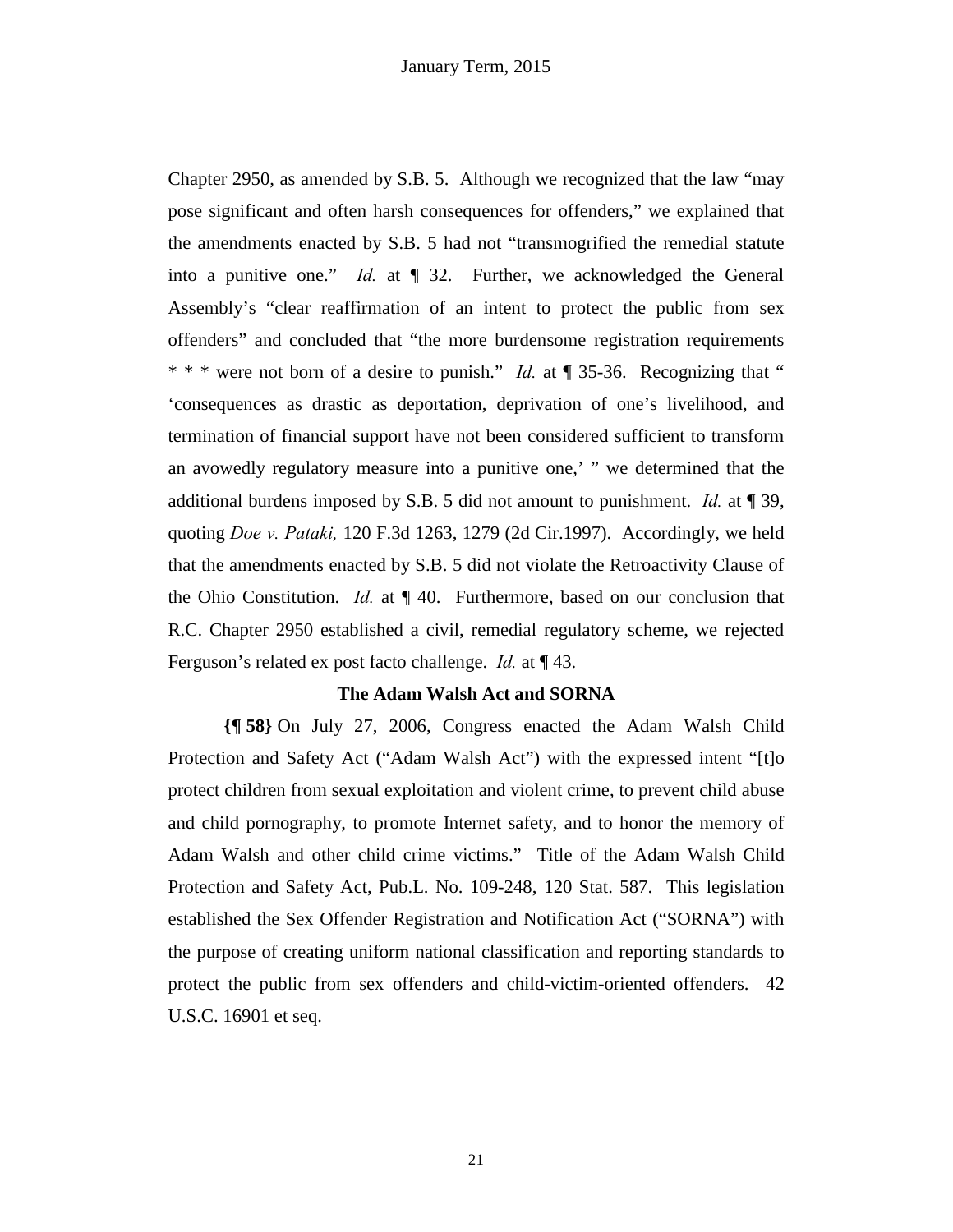**{¶ 59}** Congress designed SORNA "to make more uniform what had remained 'a patchwork of federal and 50 individual state registration systems,' " *United States v. Kebodeaux*, \_\_\_ U.S. \_\_\_, 133 S.Ct. at 2505, 186 L.Ed.2d 540, quoting *Reynolds v. United States,* 565 U.S. \_\_\_, 132 S.Ct. 975, 978, 181 L.Ed.2d 935 (2012), in order to eliminate " 'loopholes and deficiencies' that had resulted in an estimated 100,000 sex offenders becoming 'missing' or 'lost,' " *id*., quoting H.Rep. No. 109-218(I), at 20, 26 (2005). *See* S.Rep. No. 109–369, at 16–17 (2006). Congress encouraged the states to adopt uniform sex offender registration laws, 42 U.S.C. 16912, or risk losing federal funds otherwise allocated to them, 42 U.S.C. 16925.

**{¶ 60}** SORNA requires sex offenders to be classified within three tiers based solely on the offense of conviction. 42 U.S.C. 16911. Tier I sex offenders must register annually for 15 years, Tier II sex offenders must register every six months for 25 years, and Tier III sex offenders must register every three months for life. 42 U.S.C. 16915(a); 42 U.S.C. 16916. SORNA also requires sex offenders to update their registration within three business days of changing a residence, employment, or student status, and to provide personal information such as home, work, and school addresses, descriptions of vehicles, a current photograph, and a set of finger and palm prints and a DNA sample. 42 U.S.C. 16913; 42 U.S.C. 16914. These requirements apply to federal sex offenses and include offenders who had already completed their sentences. 42 U.S.C. 16913, 42 U.S.C. 16913(d); 28 C.F.R. 72.3. And Congress made it a federal offense punishable by up to ten years in prison to knowingly fail to register as required by SORNA. 18 U.S.C. 2250.

**{¶ 61}** The United States Supreme Court has explained that these provisions "reflect Congress' determination that the statute, changed in respect to frequency, penalties, and other details, will keep track of more offenders and will encourage States themselves to adopt its uniform standards." *Kebodeaux*, 133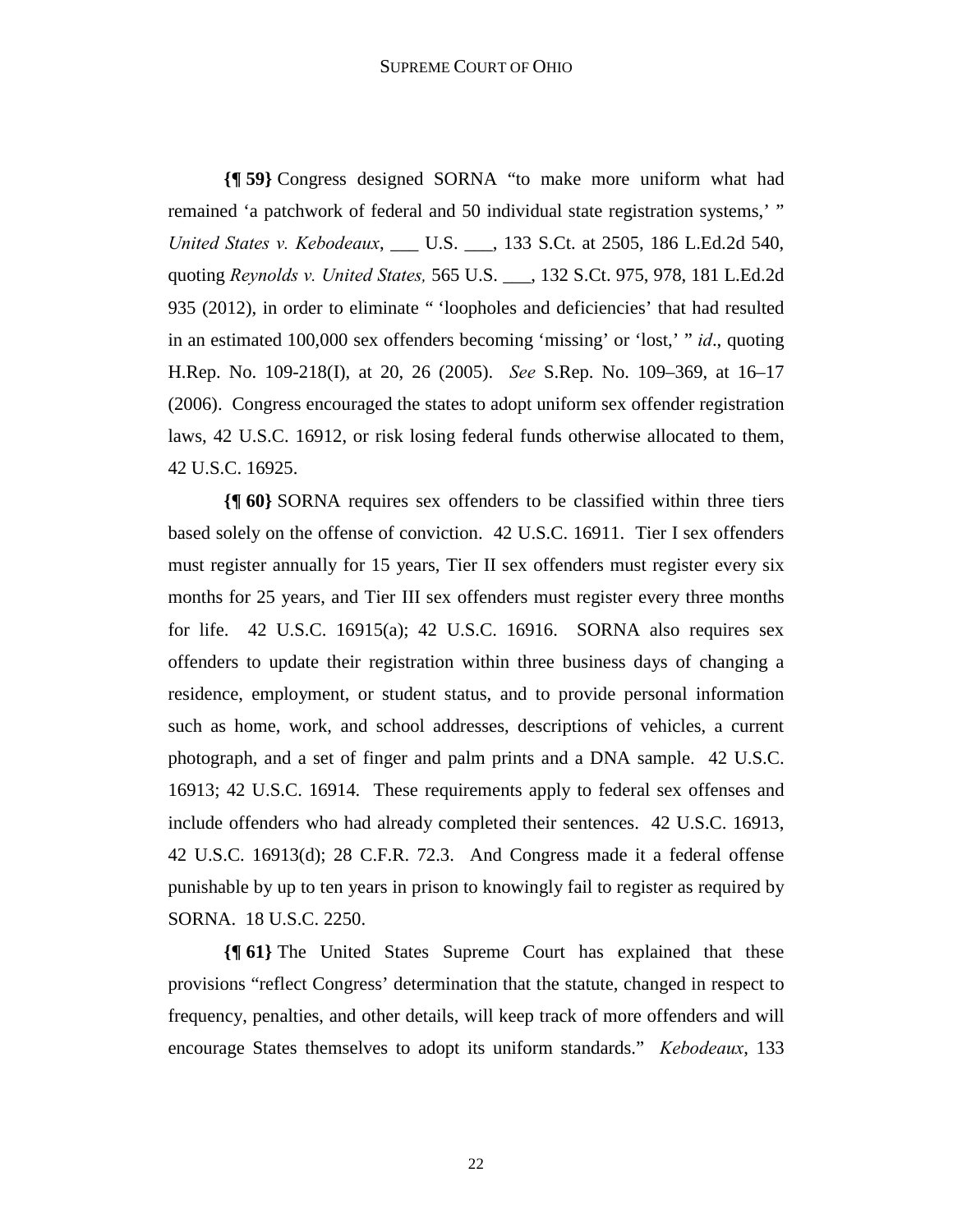S.Ct. at 2505. Characterizing SORNA as providing a "civil registration requirement," the court stated that "Congress could reasonably conclude that registration requirements applied to federal sex offenders after their release can help protect the public from those federal sex offenders and alleviate public safety concerns." *Id.* at 2503. It further indicated that "sex offender registration has 'a legitimate nonpunitive purpose of "public safety, which is advanced by alerting the public to the risk of sex offenders in their community." ' " *Id*., quoting *Smith v. Doe*, 538 U.S. 84, 103, 123 S.Ct. 1140, 155 L.Ed.2d 164 (2003), quoting *Doe I v. Otte*, 259 F.3d 979, 991 (9th Cir.2001).

### *Challenges to SORNA*

**{¶ 62}** Challenges to the constitutionality of SORNA have been consistently rejected, and every federal circuit court to consider the issue has held that SORNA's sex offender registration requirements are not punishment. *See United States v. Parks*, 698 F.3d 1, 5-7 (1st Cir.2012); *United States v. Guzman*, 591 F.3d 83, 94 (2d Cir.2010); *United States v. Shenandoah*, 595 F.3d 151, 159 (3d Cir.2010), *abrogated on other grounds, Reynolds*, 565 U.S. \_\_\_, 132 S.Ct. 975, 181 L.Ed.2d 935; *United States v. Under Seal*, 709 F.3d 257, 266 (4th Cir.2013); *United States v. Young*, 585 F.3d 199, 204-205 (5th Cir.2009); *United States v. Felts*, 674 F.3d 599, 606 (6th Cir.2012); *United States v. Leach*, 639 F.3d 769, 773 (7th Cir.2011); *United States v. May,* 535 F.3d 912, 919-920 (8th Cir.2008), *abrogated on other grounds*, *Reynold*s; *United States v. Shoulder*, 738 F.3d 948, 953 (9th Cir.2013); *United States v. Lawrance*, 548 F.3d 1329, 1333- 1334 (10th Cir.2008); *United States v. W.B.H.*, 664 F.3d 848, 859-860 (11th Cir.2011); *see also Anderson v. Holder*, 647 F.3d 1165, 1169 (D.C.Cir.2011) (concluding that the District of Columbia's Sex Offender Registration Act is civil and nonpunitive).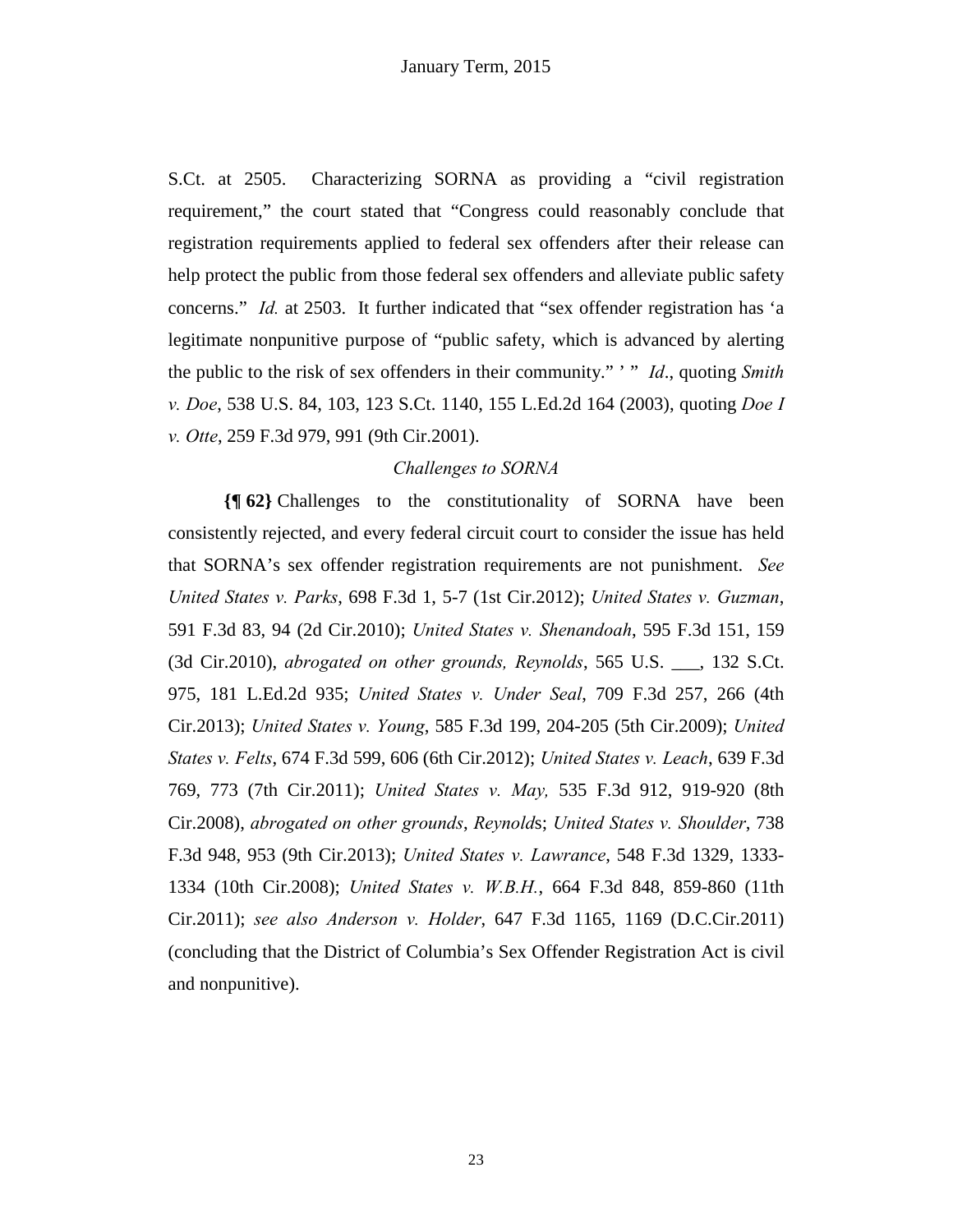#### **S.B. 10**

**{¶ 63}** This understanding that SORNA imposes only a civil registration requirement is an essential part of the analysis here, because the Ohio General Assembly enacted S.B. 10 in support of Congress's effort to adopt a national, uniform system of sex offender registration and notification and in response to the federal mandate to comply with SORNA or risk losing federal funds allocated to Ohio.

**{¶ 64}** The General Assembly established a civil, remedial system designed to "protect the safety and general welfare of the people of this state" and to "assur[e] public protection," R.C. 2950.02(B), in light of its determination that "[s]ex offenders and child-victim offenders pose a risk of engaging in further sexually abusive behavior even after being released from \* \* \* confinement," R.C. 2950.02(A)(2). From the General Assembly's decision to adopt the Congressional SORNA, which by definition is civil in nature, and its legislative finding that sex-offender-registration laws are necessary to protect the public because sex offenders pose a present danger—not because additional punishment should be inflicted on them—we can infer its intent to establish sex offender registration as a civil, remedial system.

**{¶ 65}** In accordance with SORNA, S.B. 10 replaced Ohio's prior sex offender classification scheme with a three-tiered system classifying offenders based on the offense of conviction: an adult Tier I offender is required to register every year for 15 years; an adult Tier II offender is required to register every 180 days for 25 years; and a Tier III offender is required to register every 90 days for life. R.C. 2950.01(E) through (G), 2950.06(B), and 2950.07(B). S.B. 10 also requires offenders to personally register with the sheriff of the county or counties in which they reside, attend school, and work, R.C. 2950.04(A)(2) and  $2950.041(A)(2)$ , and the offender must give at least 20 days' advance notice of a change of residence or school address and provide notice of a change of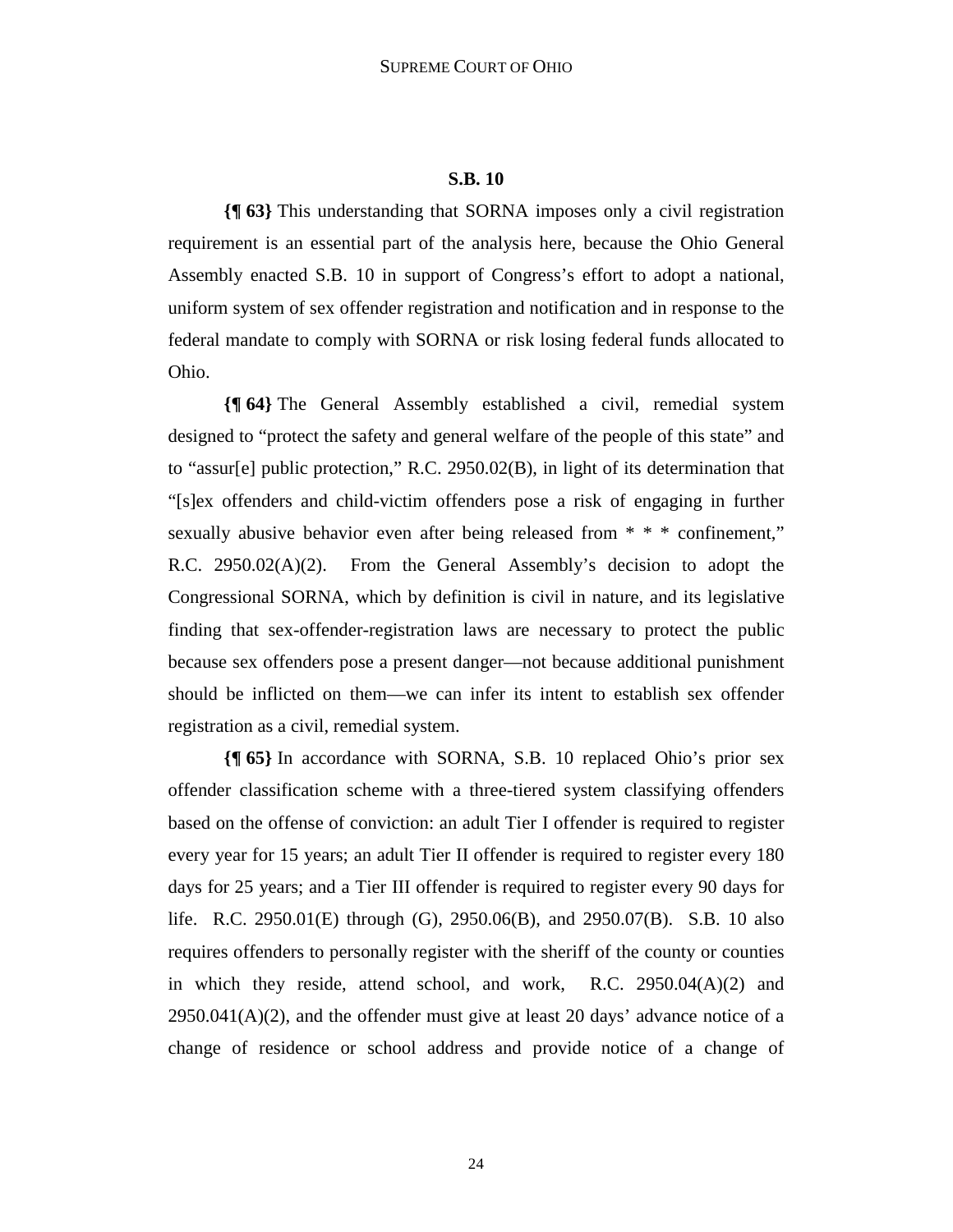employment address, vehicle information, e-mail address, Internet identifier, or telephone number within three days of the change, R.C. 2950.05(A) and (D).

**{¶ 66}** The S.B. 10 provisions do not significantly depart from the civil, remedial registration requirements we have previously upheld, and they are equivalent to the regulations adopted by Congress and held by federal circuit courts to be nonpunitive in nature.

**{¶ 67}** In contrast to a plethora of established case authority, this court concluded in *State v. Williams*, 129 Ohio St.3d 344, 2011-Ohio-3374, 952 N.E.2d 1108, that the amendments enacted by S.B. 10 rendered R.C. Chapter 2950 punitive. *Id.* at ¶ 16. The court noted that sex offender registration is based solely on the offense of conviction, without regard to an offender's future dangerousness; that the offender is required to register in person in the county of residence, the county of employment, and the county of school or college attendance; and that the duration of the registration requirements had been extended. *Id.* at  $\P$  20. And the court stated, "No one change compels our conclusion that S.B. 10 is punitive. It is a matter of degree \* \* \*." *Id.* at ¶ 21. And relying on the assumption that sex offender registration is now punishment, the court in *In re C.P.,* 131 Ohio St.3d 513, 2012-Ohio-1446, 967 N.E.2d 729, ¶ 58, held that the Eighth Amendment forbids the automatic imposition of lifetime sex offender registration and notification requirements on juveniles.

**{¶ 68}** But none of the changes identified by *Williams* rendered sex offender registration in Ohio punitive in intent or effect. The purpose of classifying offenders into tiers based on the nature of the conviction is not to impose punishment for that conviction; rather, it is intended to facilitate a national system of sex offender registration that simplifies the process of classification based solely on the offense committed either in this state or another jurisdiction for the purpose of protecting the public from the risk of recidivism.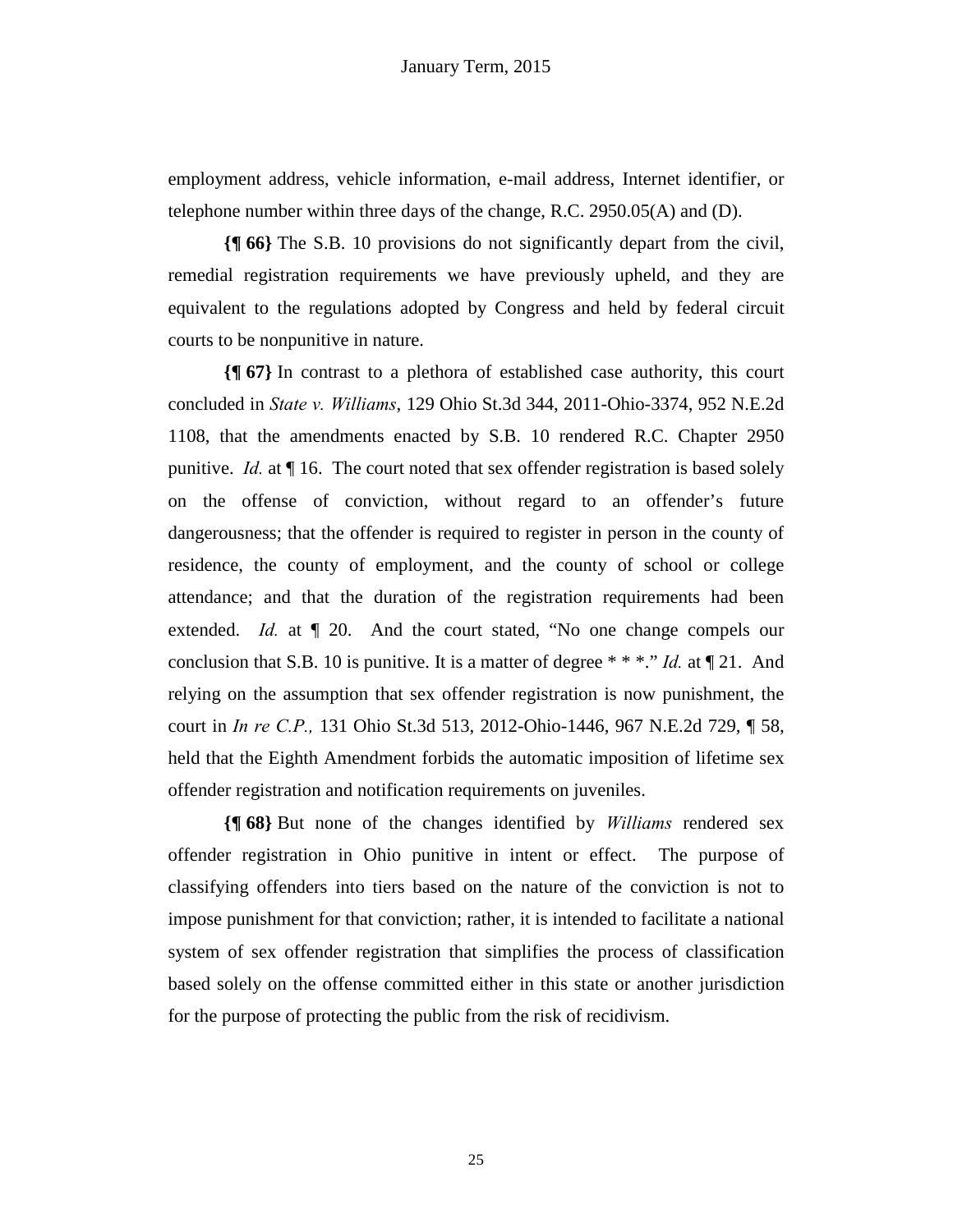**{¶ 69}** Further, linking the duty to register to a conviction for a sex offense without first requiring an individual assessment of dangerousness or risk of recidivism does not make registration punitive. The United States Supreme Court, in analyzing whether Alaska's sex offender registration statute imposed punishment on sex offenders, indicated that "[t]he State's determination to legislate with respect to convicted sex offenders as a class, rather than require individual determination of their dangerousness, does not make the statute a punishment \* \* \*." *Smith*, 538 U.S. at 104, 123 S.Ct. 1140, 155 L.Ed.2d 164. The court further noted:

Alaska could conclude that a conviction for a sex offense provides evidence of substantial risk of recidivism. The legislature's findings are consistent with grave concerns over the high rate of recidivism among convicted sex offenders and their dangerousness as a class. The risk of recidivism posed by sex offenders is "frightening and high." *McKune v. Lile,* 536 U.S. 24, 34, 122 S.Ct. 2017, 153 L.Ed.2d 47 (2002) \* \* \*.

*Smith* at 103. Thus, the court concluded, a state is permitted to make "reasonable" categorical judgments that conviction of specified crimes should entail particular regulatory consequences." *Id*.

**{¶ 70}** Nor does the duration of the registration requirements render them punishment. The Supreme Court rejected this argument in *Smith*, explaining that "[t]he duration of the [Alaska] reporting requirements is not excessive. Empirical research on child molesters, for instance, has shown that, '[c]ontrary to conventional wisdom, most reoffenses do not occur within the first several years after release,' but may occur 'as late as 20 years following release.' " *Id.* at 104, quoting R. Prentky, R. Knight & A. Lee, *Child Sexual Molestation: Research*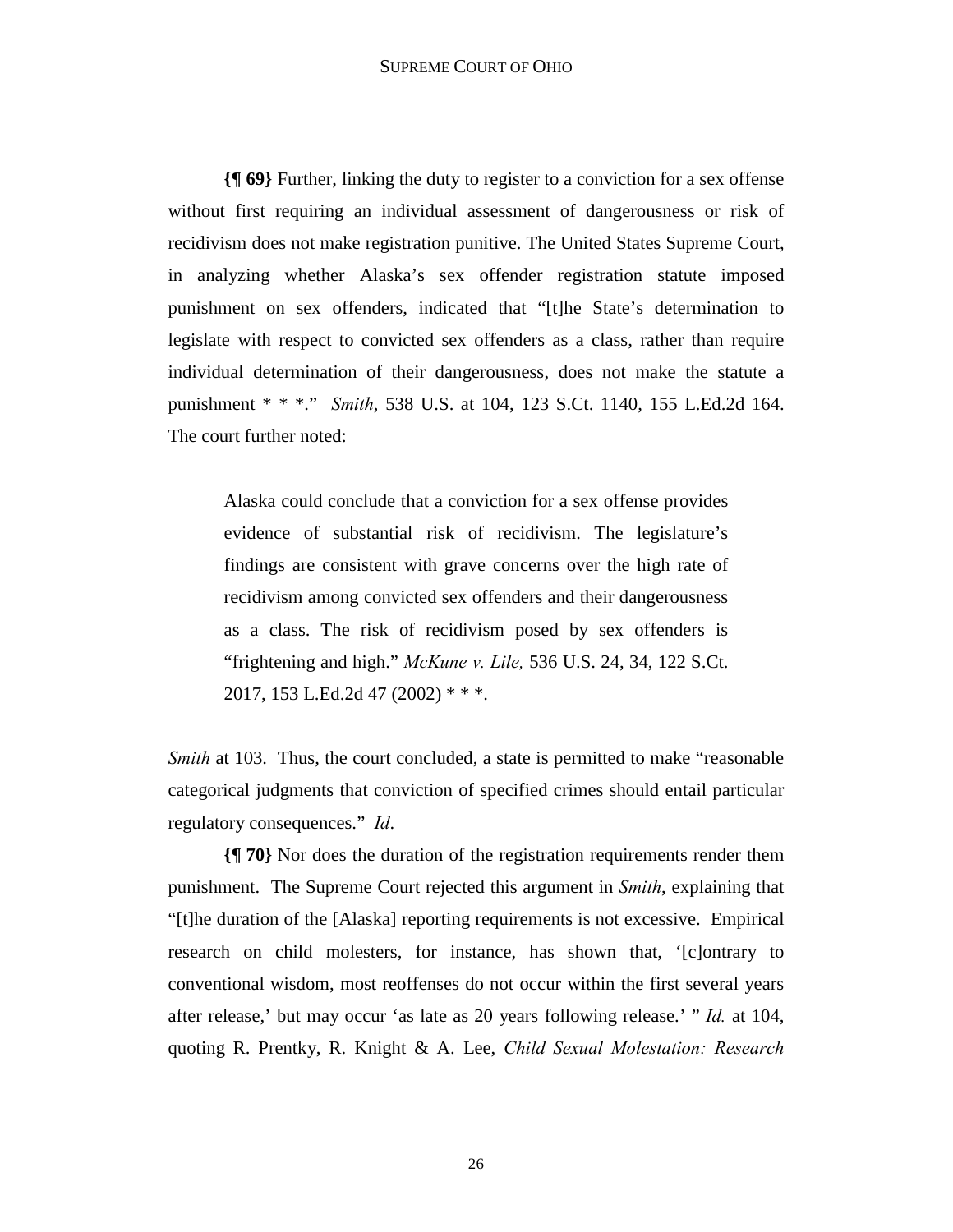*Issues*, National Institute of Justice Research Report, 14 (1997). Thus, the duration of registration duties in Ohio corresponds to a continuing risk sex offenders pose to the public.

**{¶ 71}** Lastly, in-person registration is not a form of punishment. In *Cook*, 83 Ohio St.3d at 418, 700 N.E.2d 570, we explained that "[r]egistering may cause some inconvenience for offenders. However, the inconvenience is comparable to renewing a driver's license. Thus, we find that the inconvenience of registration is a *de minimis* administrative requirement." And the Supreme Court in *Smith* rejected the notion that registration is akin to probation or supervised release. *Smith*, 538 U.S. at 101, 123 S.Ct. 1140, 155 L.Ed.2d 164.

**{¶ 72}** The reasons advanced in *Williams* for deciding that S.B. 10 is punishment do not withstand scrutiny. Sex offender registration is not punishment, and therefore we need not decide whether classifying Blankenship as a Tier II sex offender with a duty to report every 180 days for 25 years is proportionate to his offense of having consensual sex with a minor. Questions regarding whether this registration duty is necessary and appropriate in these circumstances do not involve the Eighth Amendment, but rather, these are matters of policy that are the province of the General Assembly, the arbiter of public policy in Ohio.

# **Conclusion**

**{¶ 73}** There are no significant differences between Megan's Law, which this court characterized as a civil, remedial enactment designed to protect the welfare and safety of the public, and S.B. 10, which the legislature enacted to conform with the registration and notification requirements established by federal law. In accordance with our prior precedent and in agreement with the federal circuit courts, I would overrule our decisions in *Williams* and *C.P.* and hold that sex offender registration is not punishment for an offense. Accordingly, I concur in the judgment to affirm the court of appeals based on this analysis.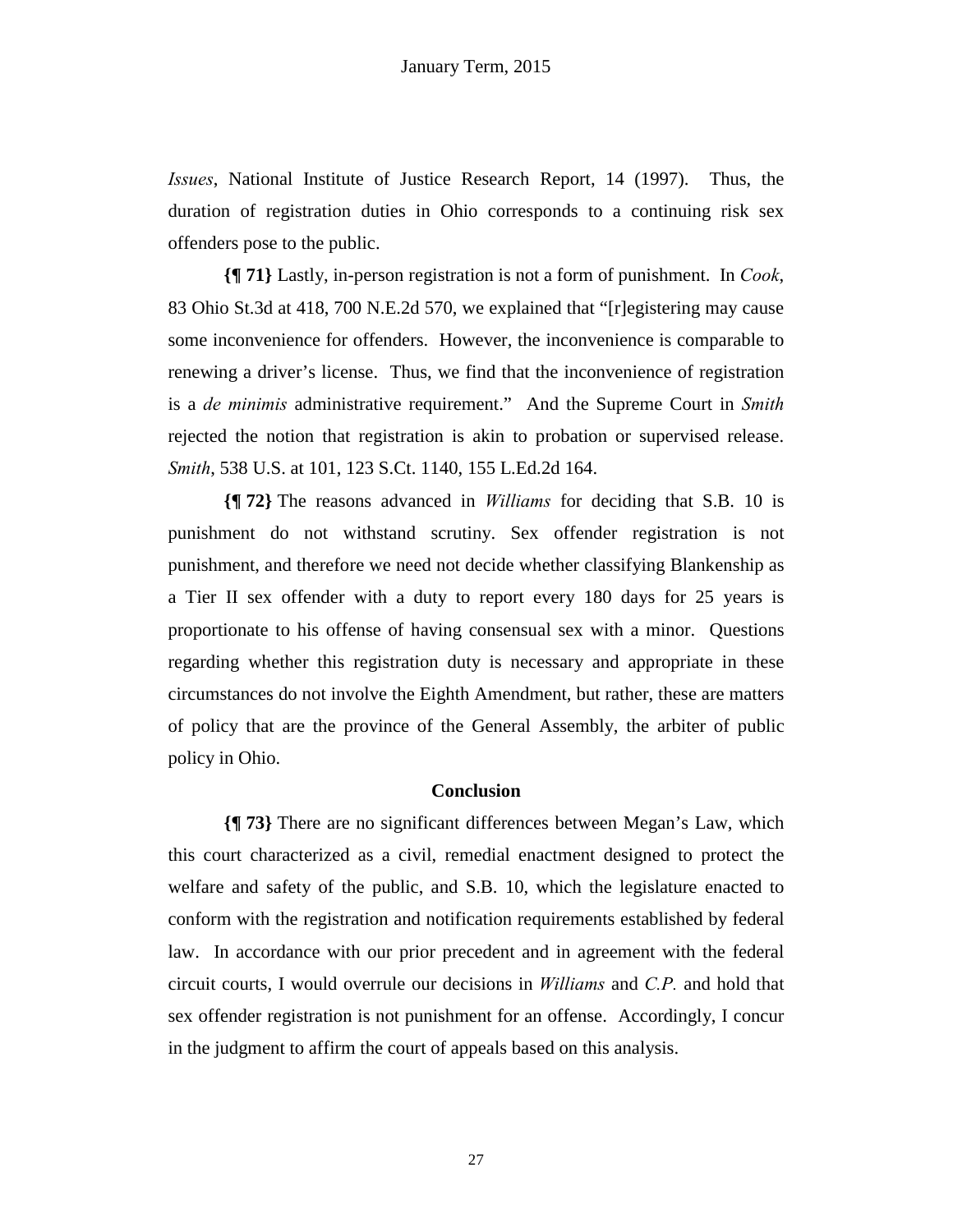KENNEDY, J., concurs in the foregoing opinion.

### **PFEIFER, J., dissenting.**

**{¶ 74}** The framework within which an issue is presented can unduly influence the outcome. For example, if you ask a stadium full of people whether requiring a Tier II sex offender to comply with certain reporting requirements shocks their sense of justice, you are unlikely to receive a single affirmative response. But as more information is provided, the likely response can be expected to change.

\_\_\_\_\_\_\_\_\_\_\_\_\_\_\_\_\_

**{¶ 75}** Assume the same question but add that the offender was an adult male who had sex with a 15-year-old girl. Requiring registration and address verification will still seem reasonable, unlikely to shock a community's sense of justice. Even so, some might ask about the age of the offender and the specifics of the reporting requirements.

**{¶ 76}** Assume the same question as above but add that the offender was a 21-year-old male, that the 15-year-old girl consented, and that the registration and address-verification requirements must be complied with every six months for 25 years, and now we are at the threshold. Many will see the consent as a mitigating factor, many will see the relatively modest age difference as a mitigating factor, and many will see the 25-year time period as unnecessarily long. As the majority notes, and I acknowledge, these potentially mitigating factors are not statutorily relevant, but they are nevertheless constitutionally relevant.

**{¶ 77}** Assume further that the offender has been determined by a psychologist to have none of the characteristics of a sex offender and to have a low risk of reoffending. There would be many who would be shocked at the severity and length of the punishment, i.e., the reporting requirements.

**{¶ 78}** Assume all of the above and add that the offender could have received a sentence of up to 18 months, *see* R.C. 2929.14(A)(4), that he was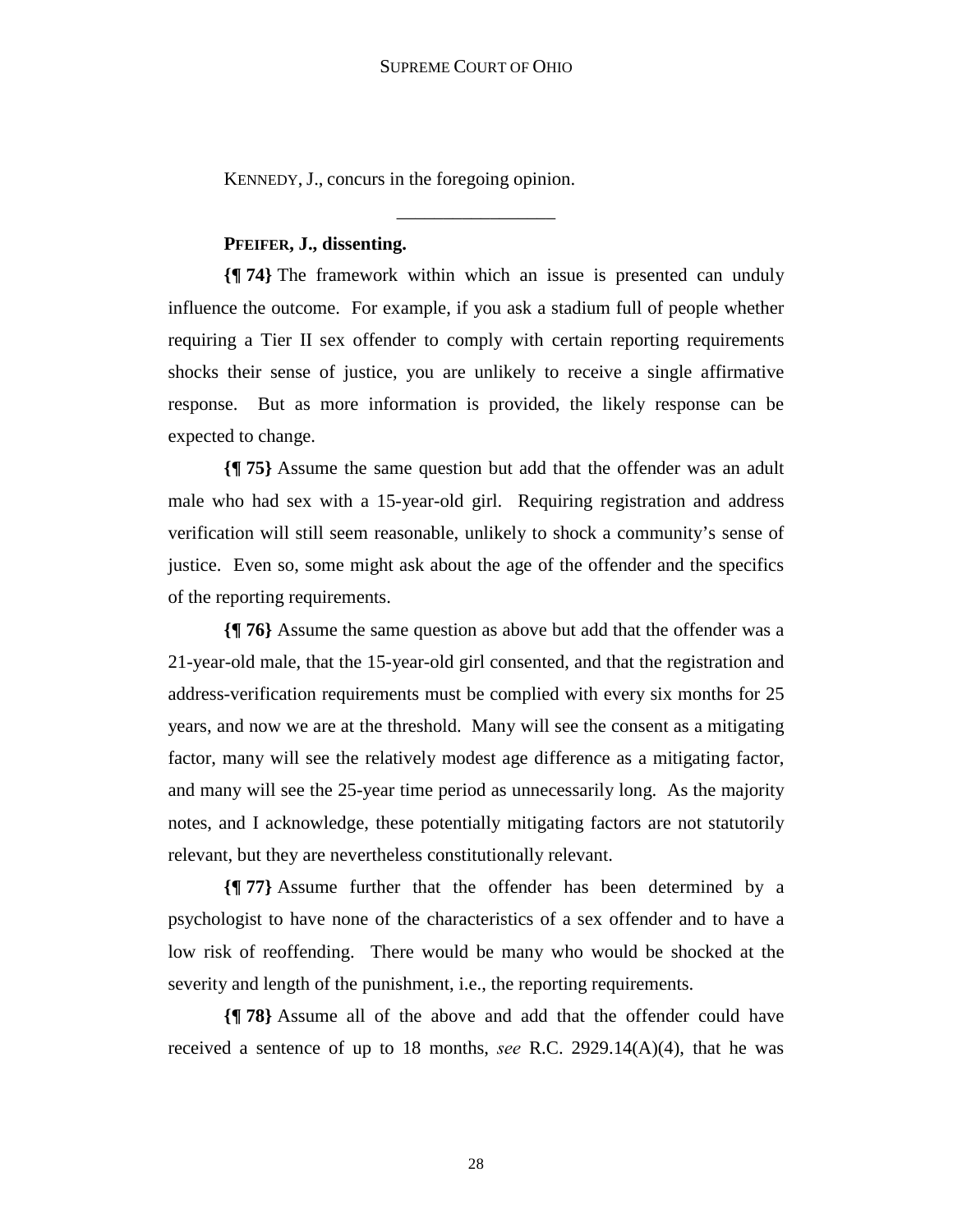sentenced to six months in prison (the shortest term possible), and that a judge released him after he had served a mere 12 days. Now the community's sense of justice has been violated. Few would deem it appropriate to require a person who committed a crime that warranted a 12-day sentence to comply with reporting requirements every six months for the next 25 years.

**{¶ 79}** The touchstone of federal cruel-and-unusual-punishment analysis is that the punishment must be proportional to the crime. *Weems v. United States*, 217 U.S. 349, 367, 30 S.Ct. 544, 54 L.Ed. 793 (1910). The case before us fails this standard. The current statutory scheme does not allow discretion on the part of the sentencing judge. Instead, all similarly situated offenders (meaning those with a similar age differential and no prior record as a sex offender) are punished according to a one-size-fits-all standard. There is no proportionality. The sentencing judge has discretion as to imposing a prison term, but not as to the registration and address-verification requirements. Offenders warranting a 12-day sentence have the same reporting requirements as those warranting an 18-month sentence. Offenders considered at low risk of reoffending have the same reporting requirements as those considered at high risk of reoffending. This lack of proportionality is constitutionally flawed.

**{¶ 80}** Ohio's constitutional standard is somewhat different: a punishment is cruel and unusual when it "would be considered shocking to any reasonable person." *McDougle v. Maxwell*, 1 Ohio St.2d 68, 70, 203 N.E.2d 334 (1964). It is clear to me that reasonable people would consider it shocking to require a person whose crime warranted a 12-day sentence to submit to twice-a-year reporting requirements for a 25-year period.

**{¶ 81}** This court has determined that the registration and addressverification requirements for Tier II sex offenders are punitive. *State v. Williams*, 129 Ohio St.3d 344, 2011-Ohio-3374, 952 N.E.2d 1108, ¶ 16. Today we should declare that in certain circumstances, the 25-year reporting requirements are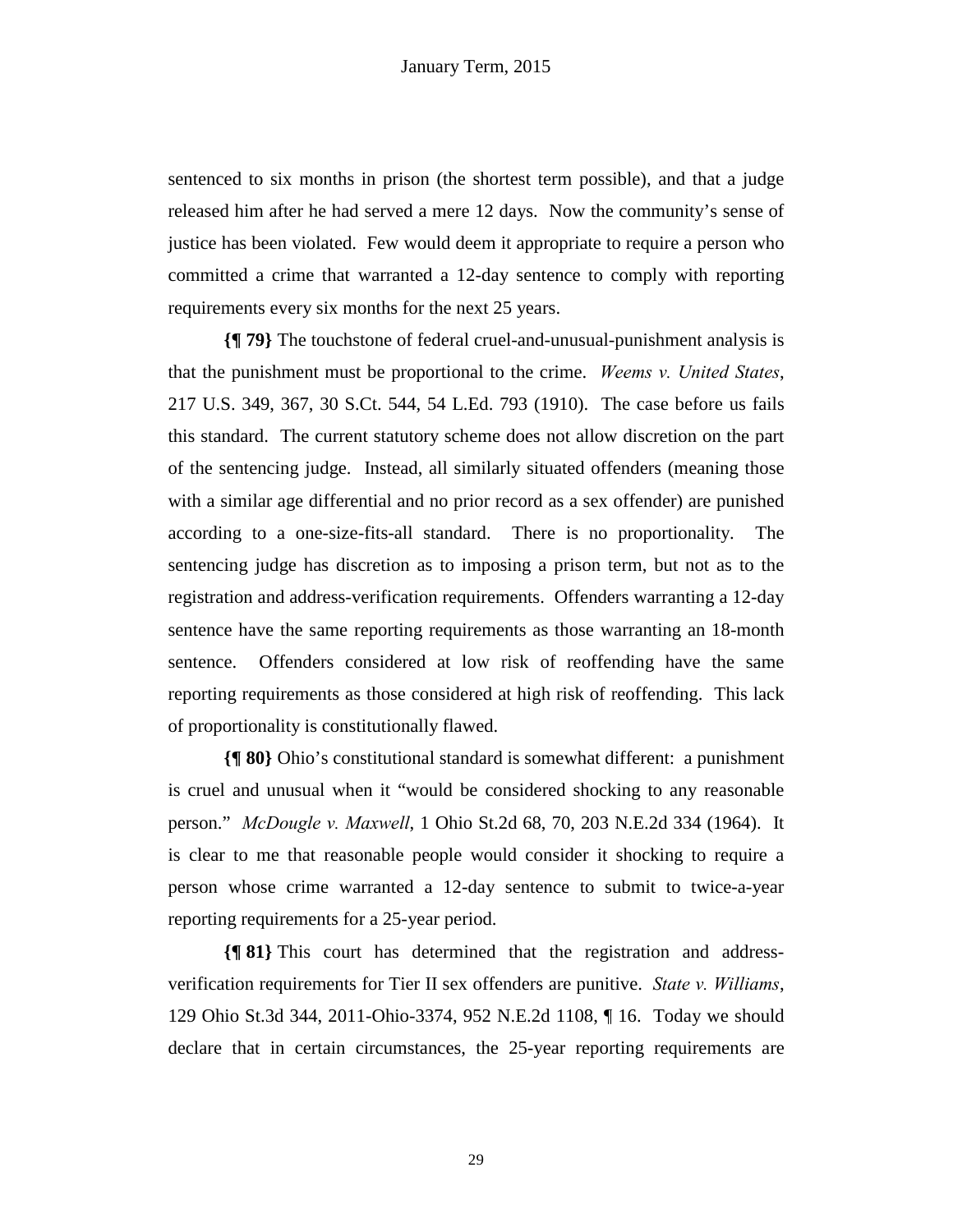onerous enough to constitute cruel and unusual punishment. I do not believe that the registration and address-verification requirements at issue in this case are cruel and unusual with respect to all Tier II sex offenders. But as applied to Blankenship, who was deemed to warrant a prison sentence of only 12 days, who has a low risk of reoffending, and who possesses none of the characteristics of a sex offender, the requirement to register and verify his address every six months for the next 25 years "would be considered shocking to any reasonable person." *McDougle* at 70.

**{¶ 82}** I would reverse the judgment of the court of appeals. I dissent. O'NEILL, J., concurs in the foregoing opinion.

\_\_\_\_\_\_\_\_\_\_\_\_\_\_\_\_\_

### **O'NEILL, J., dissenting.**

**{¶ 83}** Respectfully, I dissent. This case presents yet another example of the one-size-fits-all mentality that increasingly dictates criminal sentencing in Ohio. Judicial discretion has again been pushed aside.

**{¶ 84}** A well-qualified psychologist provided the only evidence in this case that remotely touches on the question of this defendant's threat to society. He stated unequivocally that the risk of reoffending was low. Yet this 21-year-old offender will pay for his youthful indiscretion for a quarter of a century. Until he is 46 years old, Blankenship will be required to contact the sheriff in his home town every six months. If he moves, he must alert the authorities in his new town that a convicted sex criminal has moved into Pleasantville. R.C. 2950.05(A). That information will be available to the public on the Internet. R.C. 2950.081(A). In this age of instant Internet chat rooms, imagine the future for his children when the mothers' network alerts all the grade-school children to avoid anyone who lives at 123 Elm Street. These requirements fall directly within the definition of the phrase "cruel and unusual."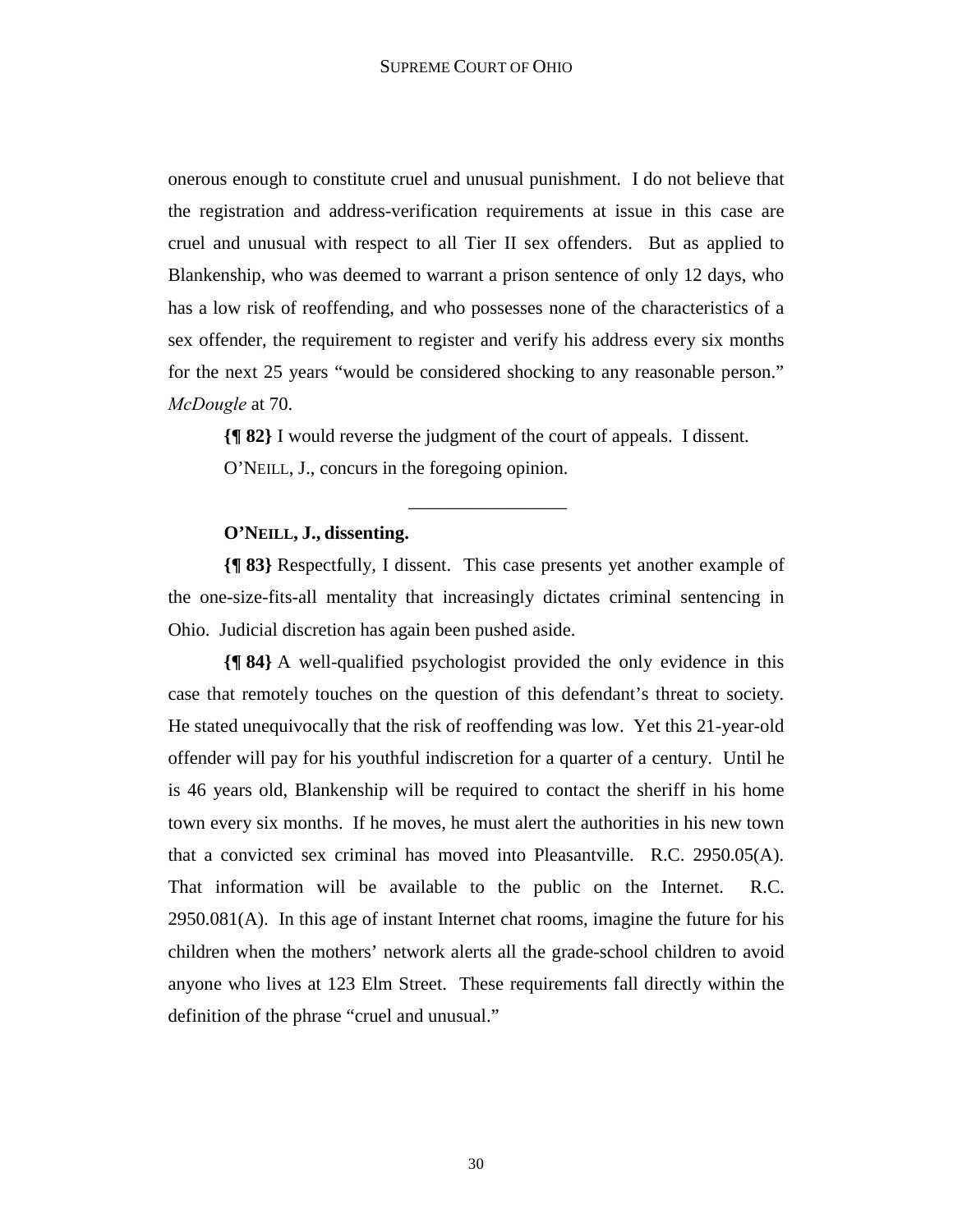**{¶ 85}** I believe that imposing the Tier II sex-offender/child-victimoffender classification and its attendant registration requirements upon this defendant is a punishment grossly disproportionate to his crime. The trial court followed the law as it is written, and that is the problem. When sex offenders present a real threat to the public, the law indeed deters further crime, punishes the offender, and provides information the public can use to protect itself from offenders of the worst sort. In those cases, when there is a classic sex offender, the registration process that started with Megan's Law and continued in the Adam Walsh Act is not grossly disproportionate to the crime. However, this is not one of those cases. And yet this trial court was required to impose the penalty as prescribed. No discretion needed or permitted here.

**{¶ 86}** Blankenship has never been convicted of a prior felony or a crime of violence. A psychologist considered the facts of the crime, met with Blankenship multiple times, determined that Blankenship's diagnostic tests indicated a low potential for reoffending, and he exhibited no psychopathology or sociopathy. The doctor further opined that Blankenship's conduct was not evidence of pedophilia or hebephilia. Rather, Blankenship exhibited genuine emotions toward the juvenile. The psychologist reported to the trial court that treatment specific to sex offenders is unethical for a man like Blankenship with no disorder to treat. The doctor did recommend psychotherapy to help Blankenship to cope with and move on from the loss of the relationship with the minor female, to educate him about appropriate healthy relationships, and to address cognitive distortions he used to rationalize his conduct. Blankenship consistently expressed remorse.

**{¶ 87}** For offenders like Blankenship, these registration requirements guarantee only an unnecessarily long term of public humiliation. And they effectively destroy any hope of leading a successful and productive life from that point forward. This mandatory registration requirement will limit Blankenship's